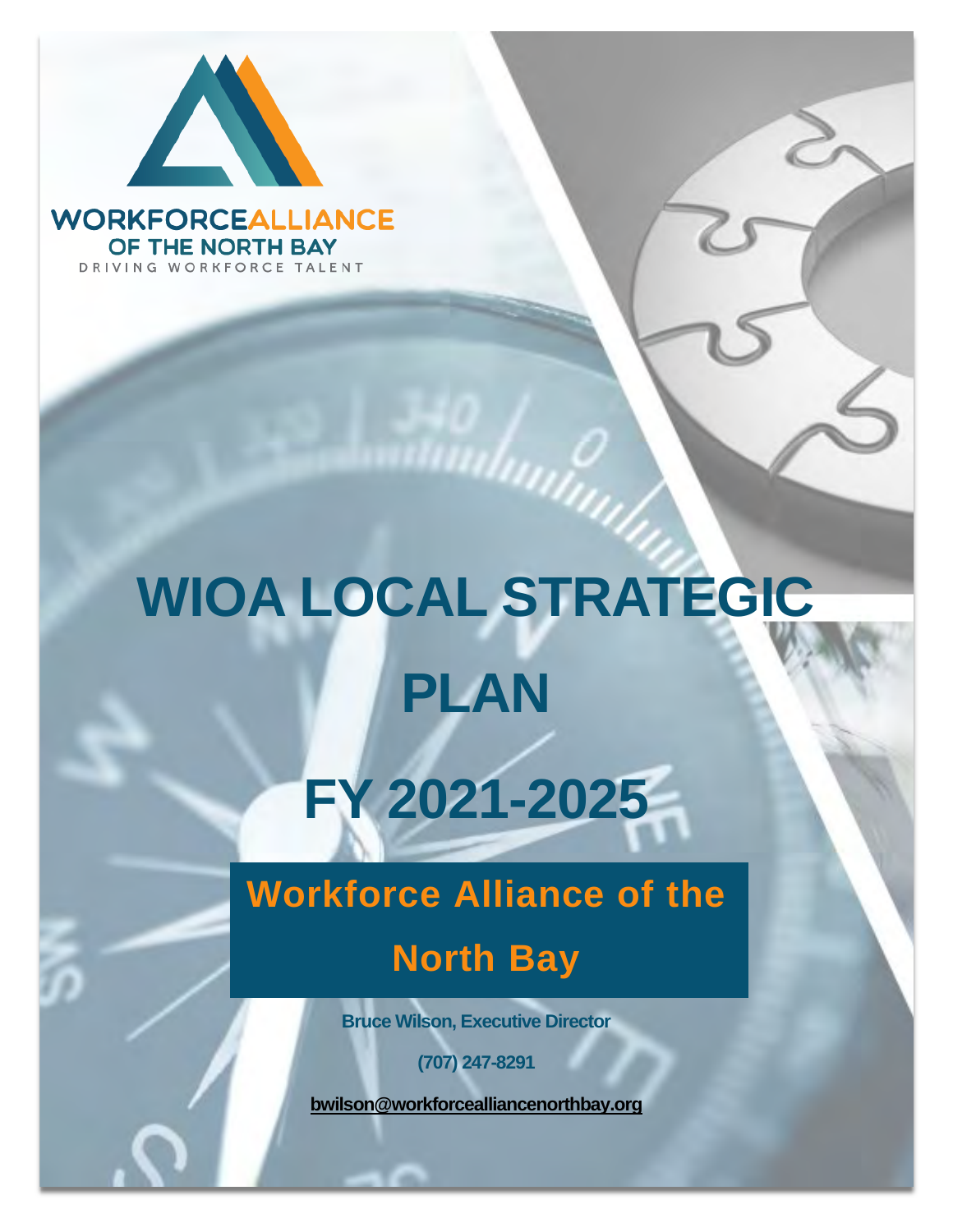



# **TABLE OF CONTENTS**

| WIOA core and required partner coordination. 8<br>I.                                        |
|---------------------------------------------------------------------------------------------|
|                                                                                             |
|                                                                                             |
| One-Stop Delivery System  12                                                                |
|                                                                                             |
| II. State Strategic Partner Coordination  15                                                |
| County Health and Human Services Agencies &<br>CalFresh Employment and Training Services 15 |
| Local Child Support Agencies  15                                                            |
| Local Partnership Agreement 17                                                              |
| English Language Learners, Foreign Born,                                                    |
| III. WIOA Title I Coordination  17                                                          |
|                                                                                             |
| <b>Cultural Competencies &amp; Trauma-Exposed</b>                                           |
| Rapid Response & Layoff Aversion Activities 19                                              |
| Adult and Dislocated Worker Employment &                                                    |
| WIOA Youth Program Assessment  25                                                           |
|                                                                                             |
|                                                                                             |
|                                                                                             |
| <b>Stakeholder &amp; Community Engagement</b>                                               |
|                                                                                             |
|                                                                                             |
|                                                                                             |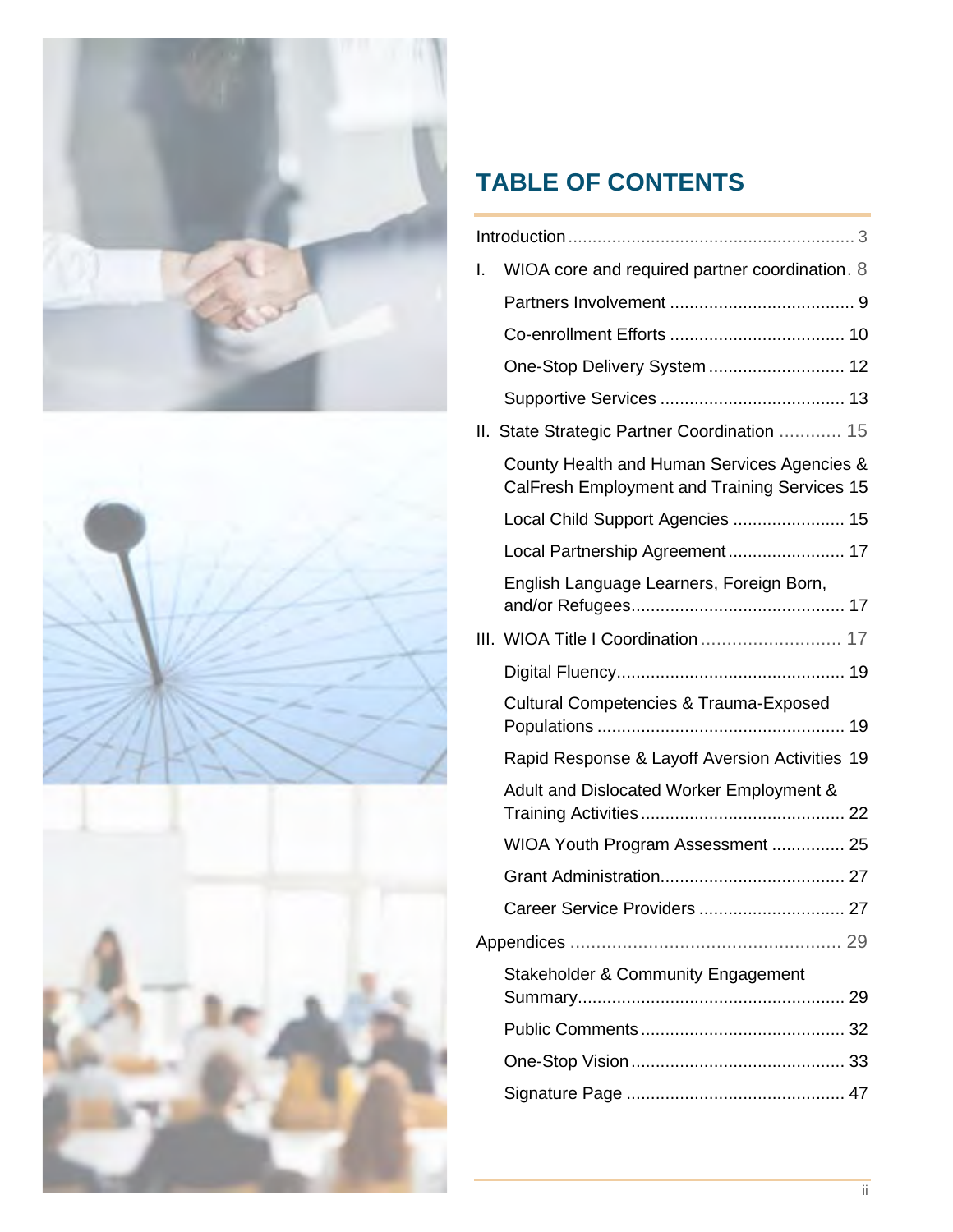

# <span id="page-2-0"></span>**INTRODUCTION**

The Workforce Alliance of the North Bay (hereafter referred to as the *Workforce Alliance, Alliance*, or *WANB*) was formed in May 2016 as a Joint Powers Agency representing the region of Marin, Napa and Lake Counties. Mendocino County formally joined in June 2017. The Governing Board of the Workforce Alliance (as the Chief Local Elected Official) is comprised of two members of the Board of Supervisors from each member county, for a total of eight members. The 24-member Regional Workforce Development Board (RWDB) is comprised of businesses and partner organizations from each member county and meets the overall statutory membership requirements. An America's Job Center of California (AJCC) operates in each member county under the CareerPoint North Bay brand.

The Workforce Alliance RWDB envisions a sustainable balance between the employment needs of job seekers and the business needs of employers, to ensure a self-sufficient, skilled, and diverse workforce in the region. The board understands that economic vitality is characterized by an abundance of well-paying jobs and that the availability of a skilled workforce helps to assure the economic success of businesses and workers.

Consistent with the State of California's policy objectives, the vision for the Alliance's workforce development system is anchored to the following priorities:

- Supporting High Road Workforce Systems that include job quality, worker voice, equity, and environmental sustainability.
- Fostering "demand-driven skills attainment" via regional sector-based career pathways.
- Enabling upward mobility and economic self-sufficiency.
- Aligning, coordinating, and integrating programs and services.

In order to ensure that job seekers and local businesses are well served, and to meet performance accountability goals based on Workforce Innovation and Opportunity Act (WIOA) performance indicators, the Alliance's strategy is to work closely with organizations, core partners and other stakeholders to align resources in order to foster career pathways and to achieve the strategic vision of the regional plan. Furthermore, the Alliance's work is grounded in labor market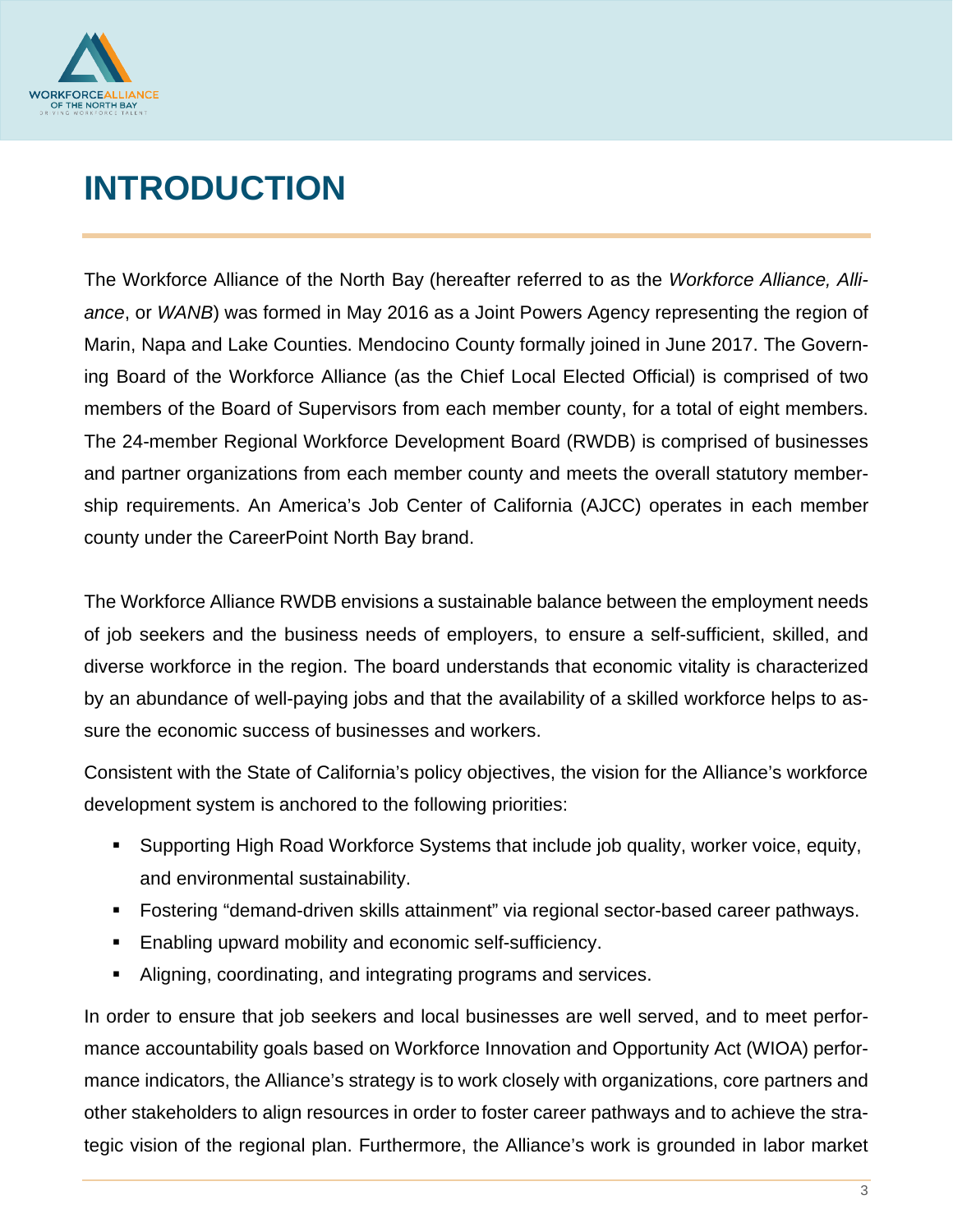

information and analysis, qualitative and quantitative information from local businesses and industry groups and other stakeholders. The Alliance has identified six goals to achieve the above vision:

Goal One: Stay equipped with the most current labor market analysis, improve the responsiveness of the workforce system to meet the workforce needs of priority sectors within the local and regional economy, provide employers with skilled workers and expand employment opportunity for North Bay residents.

Goal Two: Work with economic development efforts to improve the quality of services available to businesses to promote hiring and support economic vitality in the region.

Goal Three: Increase access to workforce services for populations with barriers to employment.

Goal Four: Re-engage youth disconnected from the education system and labor market to help them achieve academic credentials, transition into post-secondary education, and/or secure living wage employment.

Goal Five: Streamline and coordinate policy and administration across core partners/funding streams.

Goal Six: Strengthen policy and programmatic coordination between the workforce system and the region's education system, to ensure that students and graduates are prepared to enter the region's workforce, and are earning industry valued credentials, certificates, and degrees.

#### **COVID 19 AND ITS IMPACT ON THE WORKFORCE**

The Workforce Alliance region was not immune to COVID-19's impact on the global, national, and State economy and its workforce. The table below shows population data and unemployment rates for four counties in the Workforce Alliance region, the entire state of California, and nationwide.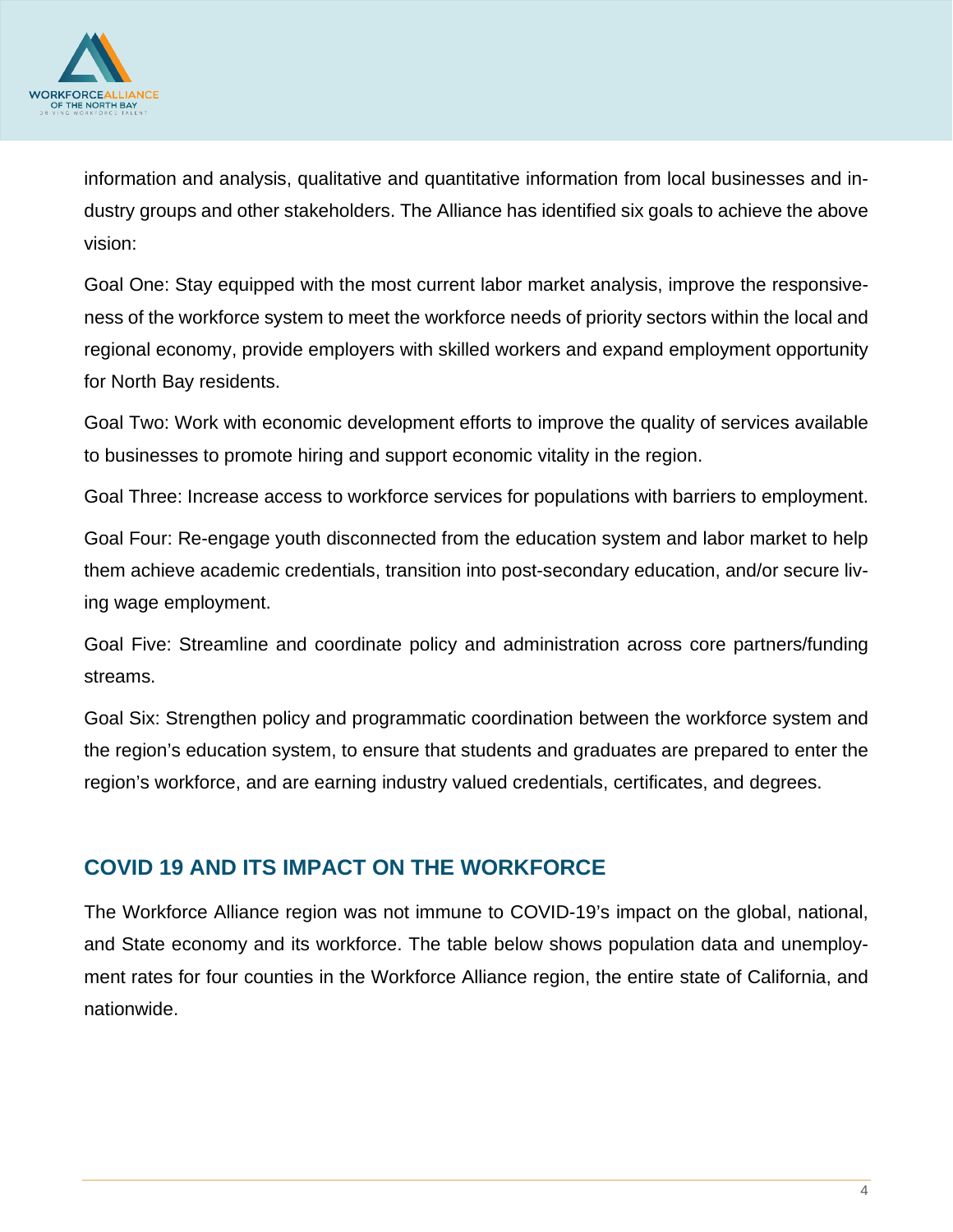

|                    | 2020<br><b>Total Population</b> | December 2020<br><b>Unemployment Rate</b> |
|--------------------|---------------------------------|-------------------------------------------|
| <b>WANB Region</b> | 549,042                         | 6.70%                                     |
| <b>California</b>  | 39,796,161                      | 9.00%                                     |
| <b>Nation</b>      | 330,768,968                     | 6.70%                                     |

Voluntary data collected by the Employment Development Department (EDD) from Unemployment Insurance (UI) claims shows that from week ending 1/11/2020 to 1/30/2021 52% of claimants were females and 48% males. The chart below shows percentage of UI claims by race.



Further analysis shows that the majority of UI filers had a high school diploma, GED certificate or less. The rate of unemployment claims goes down as we look at people who completed some form of higher education or vocational training.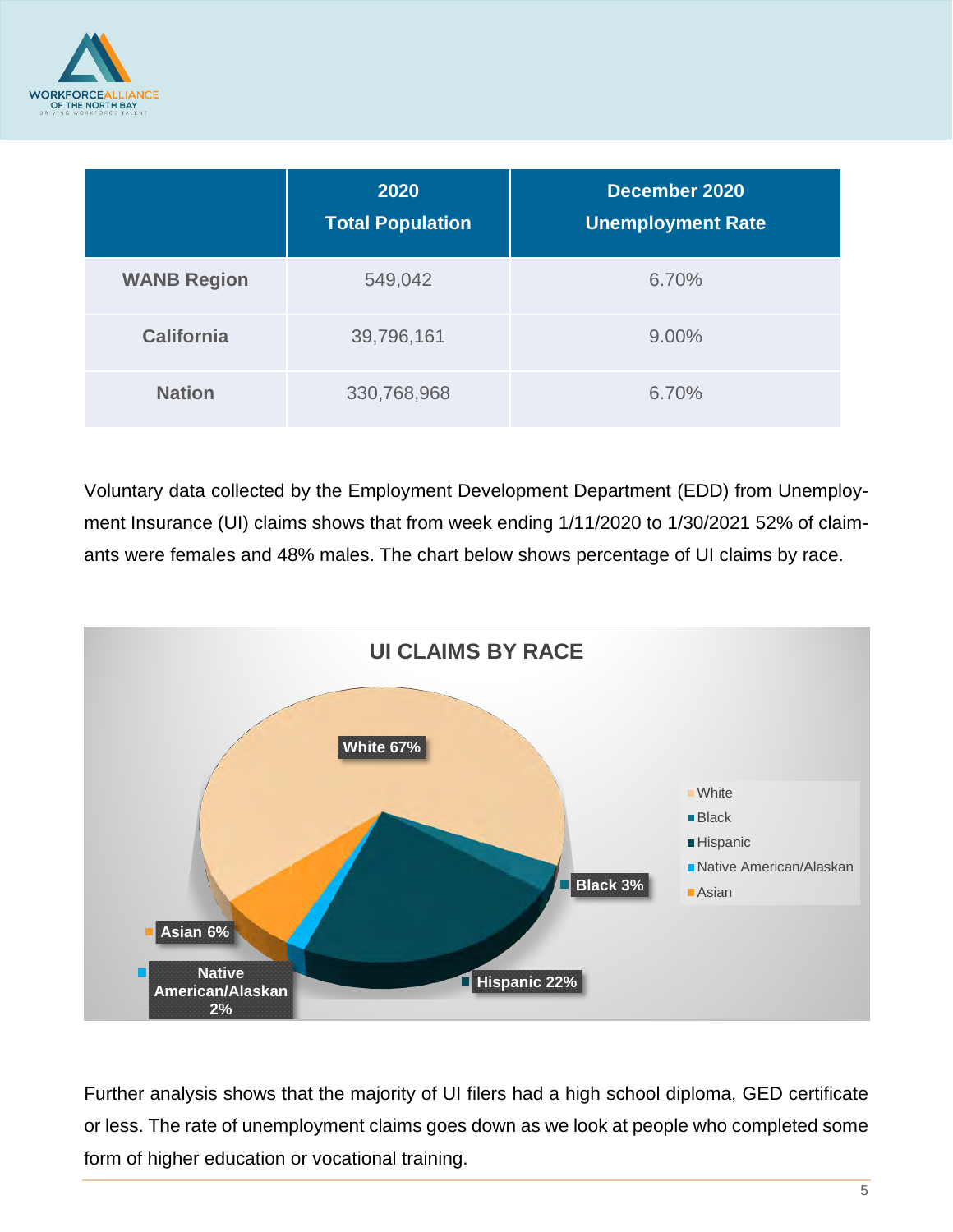



Additionally, the Workforce Alliance analyzed what industries were affected the most. The next chart presents data as of 11/14/2020 through the week ending 1/11/2020. The most UI claimants worked in Accommodation and Food Services, Healthcare and Social Services, and Retail Trade industries.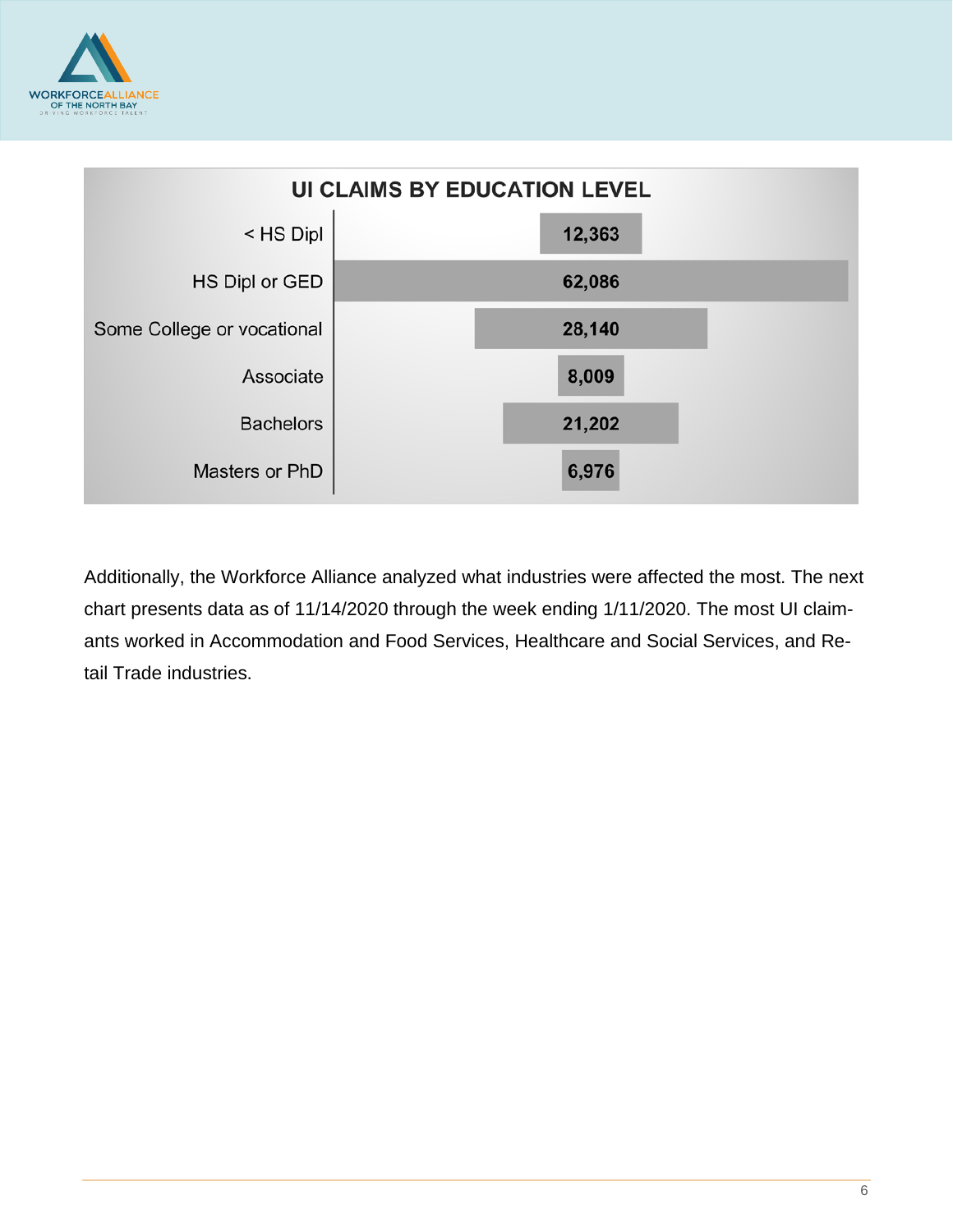

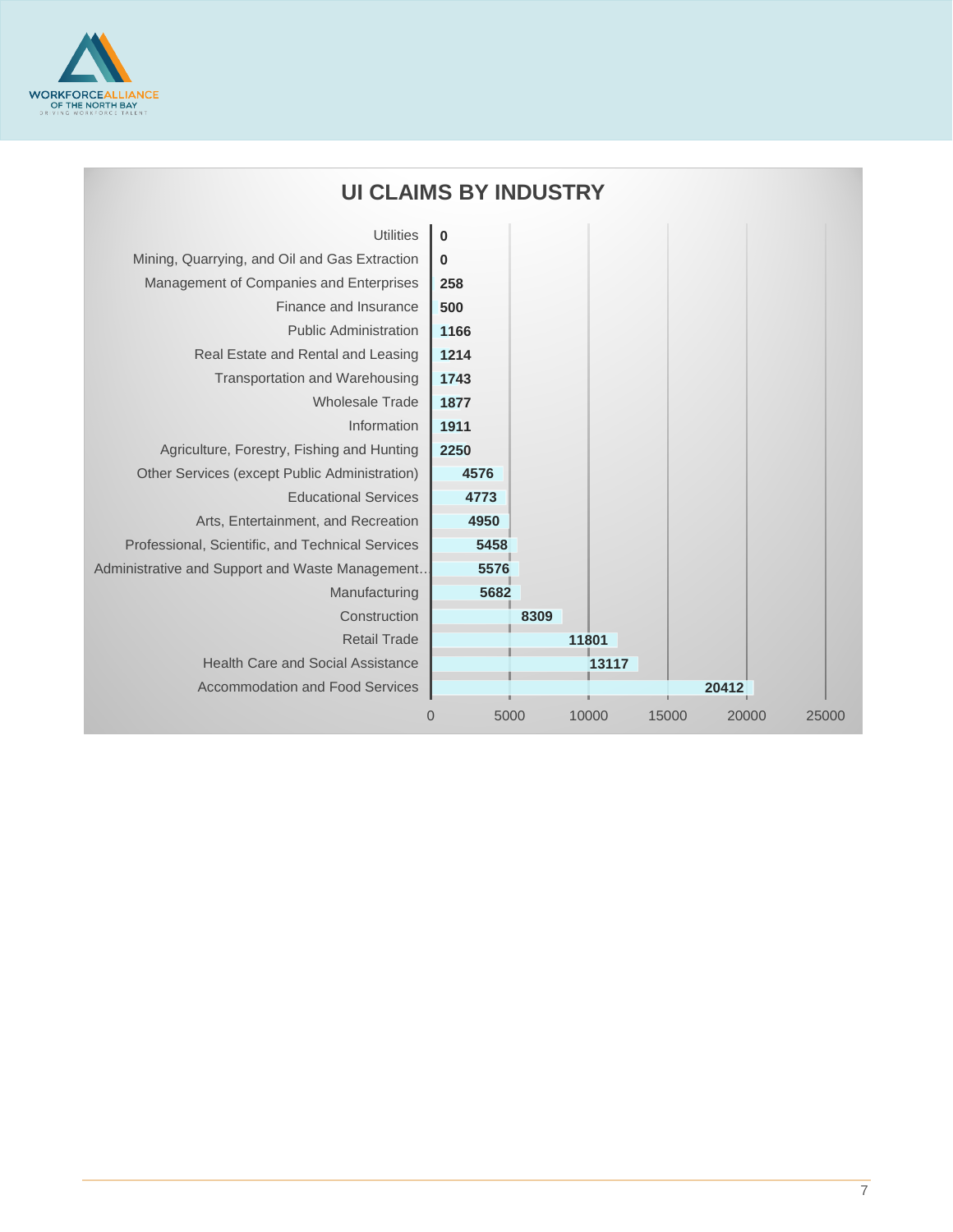

# <span id="page-7-0"></span>**I. WIOA CORE AND REQUIRED PARTNER CO-ORDINATION**

The Workforce Alliance is focused on strategic solutions to workforce issues, contributing to the economic prosperity of both workers and businesses in Lake, Marin, Mendocino, and Napa counties. As a convener, Workforce Alliance brings together partners required under the Workforce Innovation and Opportunity Act of 2014 (WIOA) Section 121. The list below includes all required partners:

- WIOA Title II Adult Education and Literacy
- WIOA Title III Wagner-Peyser
- WIOA Title IV Vocational Rehabilitation
- Carl Perkins Career Technical Education
- Title V Older Americans Act
- Job Corps
- Native American Programs (WIOA Section 166)
- Migrant Seasonal Farmworkers (WIOA Section 167)
- **Veterans**
- Youth Build
- Trade Adjustment Assistance Act
- Community Services Block Grant
- Housing and Urban Development
- Unemployment Compensation
- Second Chance
- Temporary Assistance for Needy Families/CalWORKs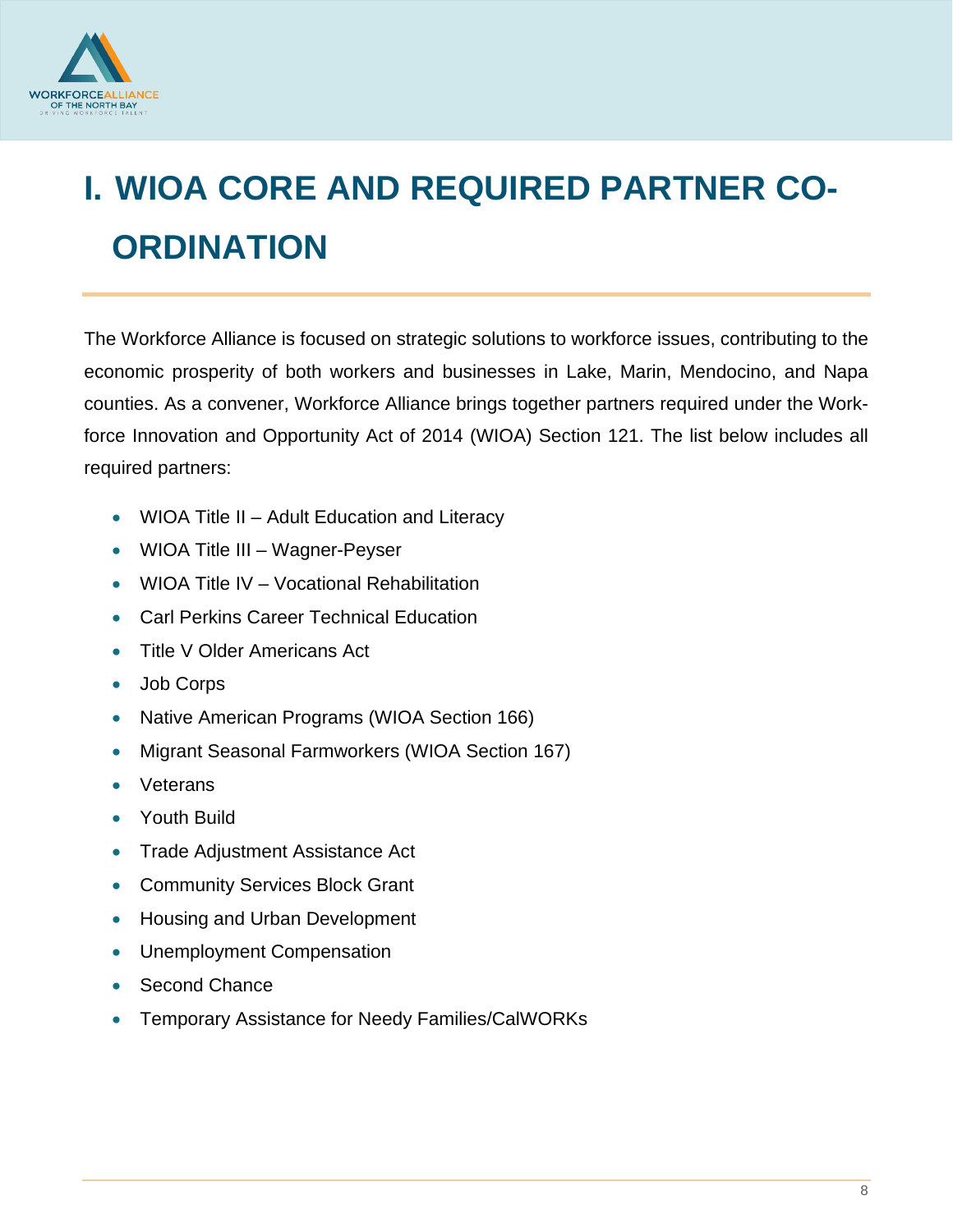

# <span id="page-8-0"></span>Partner Involvement

*How Local Boards and AJCC partners will coordinate the services and resources identified in their MOU, as outlined in WSD18-12 (PDF), WIOA Memorandums of Understanding.* 

The purpose of WIOA is to better align the workforce system with education and economic development to create a collective response to economic and labor market challenges on the national, state, and local levels. The WIOA partners are critical components of the workforce development system. The Workforce Alliance envisions a system where there is no "wrong door," and AJCCs in each county as well as partner organizations seamlessly cross refer and serve job seekers in a coordinated manner. The Workforce Alliance works with WIOA partners to expand access to employment, training, education, and supportive services for eligible individuals, including those with barriers to employment.

The Workforce Alliance retains operational MOUs (Memorandums of Understanding) with WIOA core and required partners in each of our four AJCCs to assure a system that offers:

- **A resource rich career and training center aligned to the regional economy** that empowers individuals with access to quality orientation, screening and staff assisted services.
- **Contextualized learning** focused on curricula and instructional strategies that make *work* a central context for learning and help students attain work readiness skills.
- **Industry recognized skills development**  leading to the attainment of employer endorsed credentials that have value in the labor market.
- **Multiple entry and exit points** enabling workers of varying education and skill levels to enter or advance in a specific sector or occupational field.
- **Intensive wraparound services** incorporating academic and career counseling and wraparound support services (particularly at points of transition).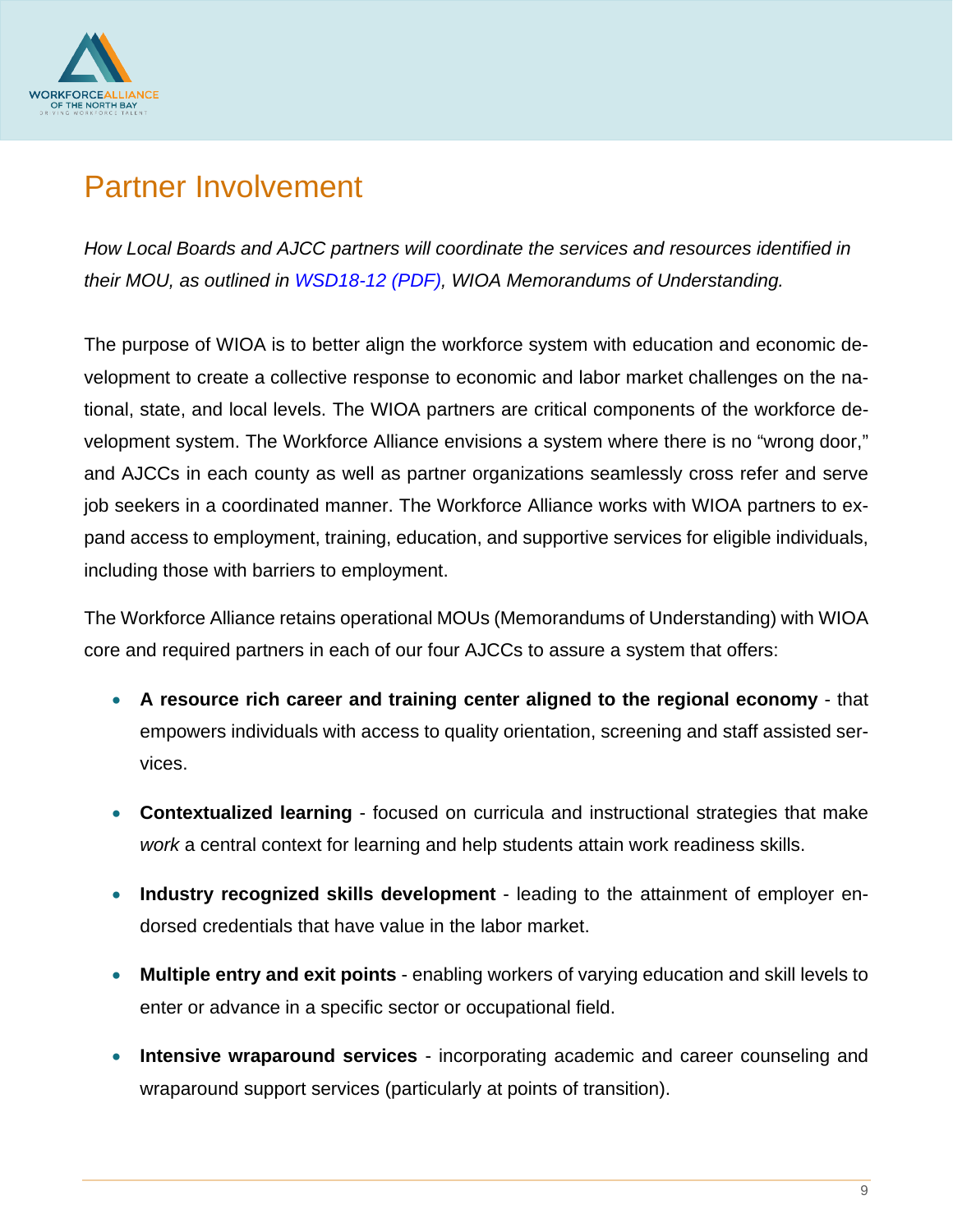

- **Stackable educational/ training options**  that include secondary, adult, and post-secondary education and training that is arranged or "chunked" in a non-duplicative progression of courses, clearly articulating one level of instruction to the next. This strategy provides opportunities to earn post-secondary credits and post-secondary credentials that have value in the labor market.
- **Designs for Working Learners** to meet the needs of adults and non-traditional students who often need to combine work and study, the AJCCs can provide access to childcare services, offer flexible and non-semester-based program scheduling to accommodate work schedules, including alternative class times and locations, and innovative uses of technology.
- **Earn while you Learn** allowing students to earn money while also completing their training plan (i.e., apprenticeship model).

The Alliance's strategy is to create a local workforce system that is skill-based and moves AJCC customers through value-added services designed to increase their employability, chances of retaining jobs, and opportunities to advance in their careers.

The One-Stop Operator will play a critical role in fulfilling the promise of the One-Stop Partner MOU as they routinely meet with partners both individually and collectively to ensure that the tenants of the MOU are upheld, and partners are both contributing to and benefitting from the comprehensive One Stop delivery system.

# <span id="page-9-0"></span>Co-enrollment Efforts

*How the Local Board and AJCC partners will work towards co-enrollment and/or common case management as a service delivery strategy, as outlined in WSD19-09 (PDF), Strategic Co-Enrollment – Unified Plan Partners.* 

The Workforce Alliance strongly believes that working together with all partners is crucial for many of the services the AJCC offers. Meetings are scheduled on a regular basis between partners to build relationships through referrals and working cooperatively together to meet the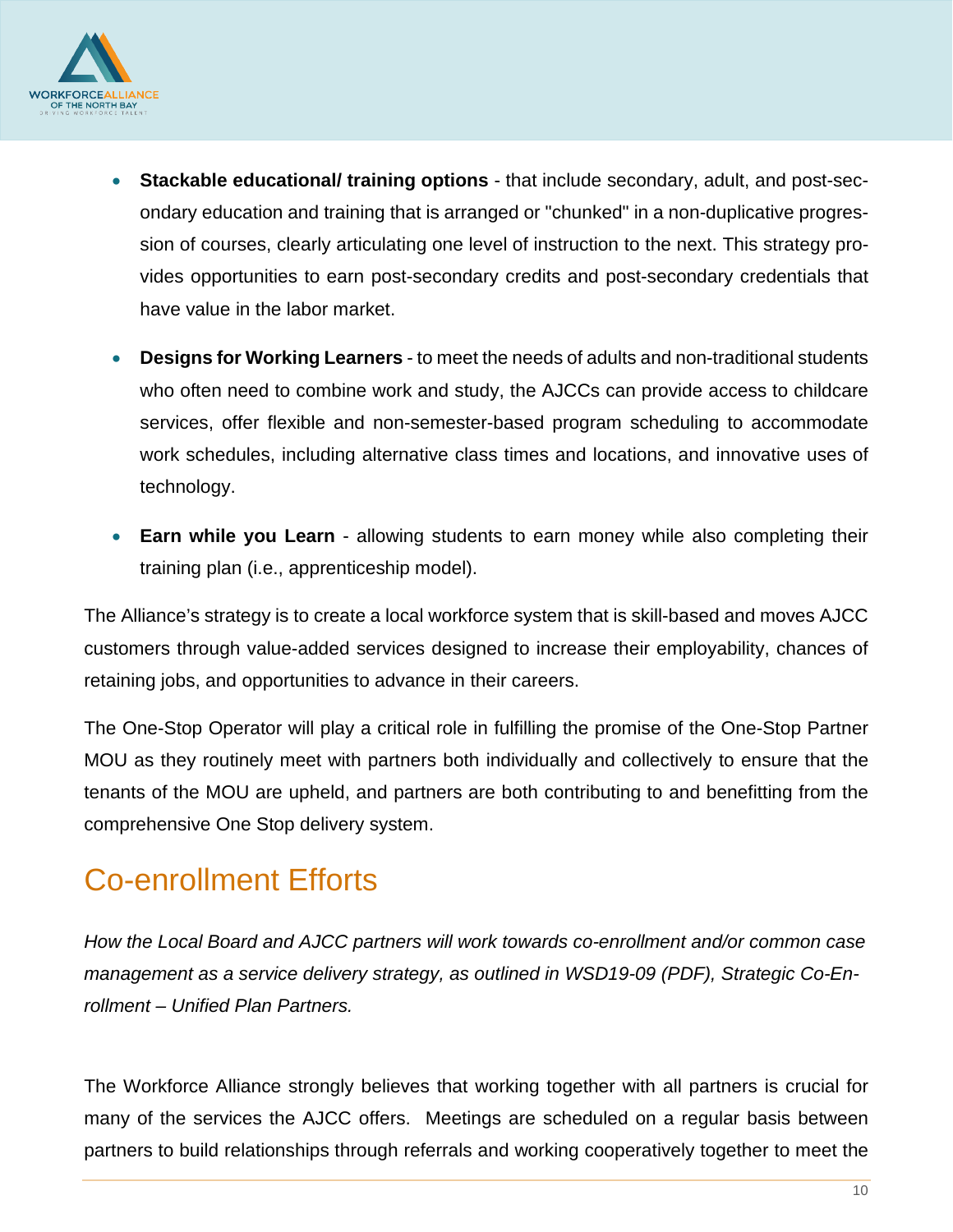

needs of mutual clients. In addition to regular communication channels, such as case meetings, and One-Stop partner collaboration, the Alliance has also piloted a shared data system that allows easy referrals, called CommunityPro Suite. Community Pro Suite was adopted in 2020 as a partnership between the following organizations:

- Napa Valley Adult Education Consortium,
- North Central Adult Education Consortium,
- Marin Adult Education Consortium,
- Mendocino Lake Adult and Career Education Consortium,
- Workforce Alliance of the North Bay.

All AJCC adult, dislocated workers, and youth clients are managed using CalJOBS software. The system allows partners to co-enroll in WIOA Title I and Title III (Wagner-Peyser) programs. Moreover, all AJCC partners, as noted above, maintain regular communication between organizations to foster strong partnerships. The goal is to reduce replication of services and facilitate strong support of clients on their path to achieve their objectives.

In response to the Workforce Partnerships survey some respondents reported that the current referral systems work well for their organizations, others voiced hope to build upon and fully implement the CommunityPro Suite system. Additionally, some respondents expressed their willingness to work with AJCC staff on developing a trackable referral system. This underscores the need to continue our outreach and development efforts in our communities. Workforce Alliance recognizes the need for successful and efficient partnerships that benefit all clients and encourages its development.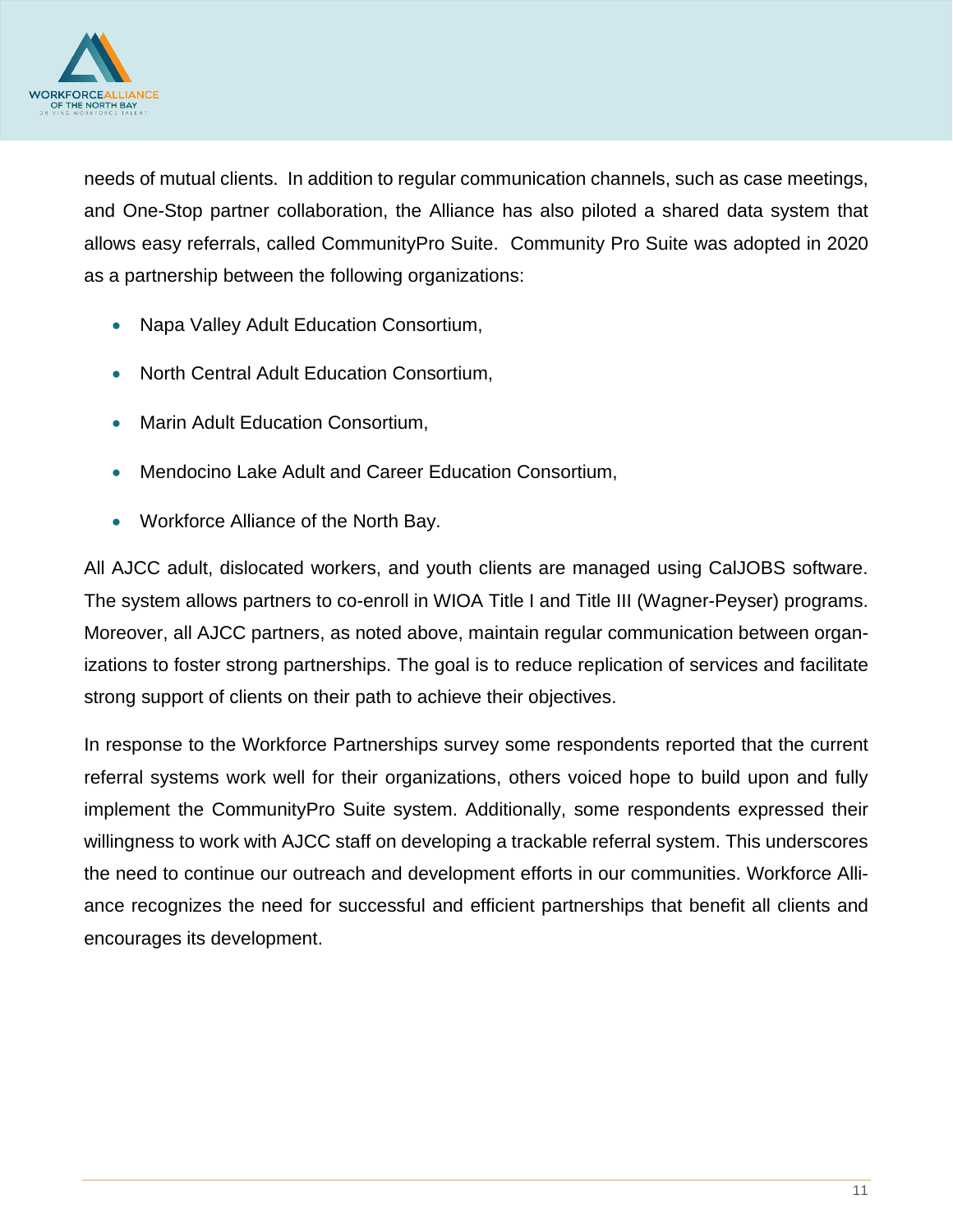

# <span id="page-11-0"></span>One-Stop Delivery System

*How the Local Board and AJCC partners will facilitate access to services provided through the one-stop delivery system, including in remote areas, through the use of technology and other means.* 

One-Stop Delivery System is described in detail in One-Stop Vision section on page 33. The Workforce Alliance strongly believes that coordination between partners allows us to streamline services and more effectively serve clients. To this end, the One-Stop Operators work with AJCC service providers and cultivate and nurture partnerships that fully engage all partners in the vision and its full execution.

To adapt to the new reality caused by COVID-19 pandemic, AJCC services are offered in a virtual setting. The Regional Plan Implementation Grant allowed for revamping the Workforce Alliance website<https://www.workforcealliancenorthbay.org/> to better inform communities about available services and facilitate access to those services. To satisfy the need for remote services, AJCC staff prerecorded workshops allowing career seekers to access them through the website and YouTube channel [https://www.workforcealliancenorthbay.org/video-library/.](https://www.workforcealliancenorthbay.org/video-library/) Additionally, a Business Directory that can be accessed here: [https://www.workforceallian](https://www.workforcealliancenorthbay.org/business-directory/)[cenorthbay.org/business-directory/](https://www.workforcealliancenorthbay.org/business-directory/) was created to help businesses to triage their needs and find appropriate resources.

As all four AJCCs closed their door or significantly limited access to brick-and-mortar career centers, phone and virtual appointments are still available. Workforce Alliance invested in a scheduling system, called Calendly, to allow clients to schedule a call with a career counselor online [https://www.workforcealliancenorthbay.org/contact-us/.](https://www.workforcealliancenorthbay.org/contact-us/) This system provides efficient contact and engagement with the workforce system at a time that suits the clients.

Since the pandemic started, a need for recruitment assistance was uncovered, and Business Services Team committed to deliver a job fair experience in a virtual setting. The first two events in August and November of 2020 were hosted via Zoom. In the fall of 2020, Workforce Alliance along with the regional partners – Solano and Sonoma county workforce boards, invested in the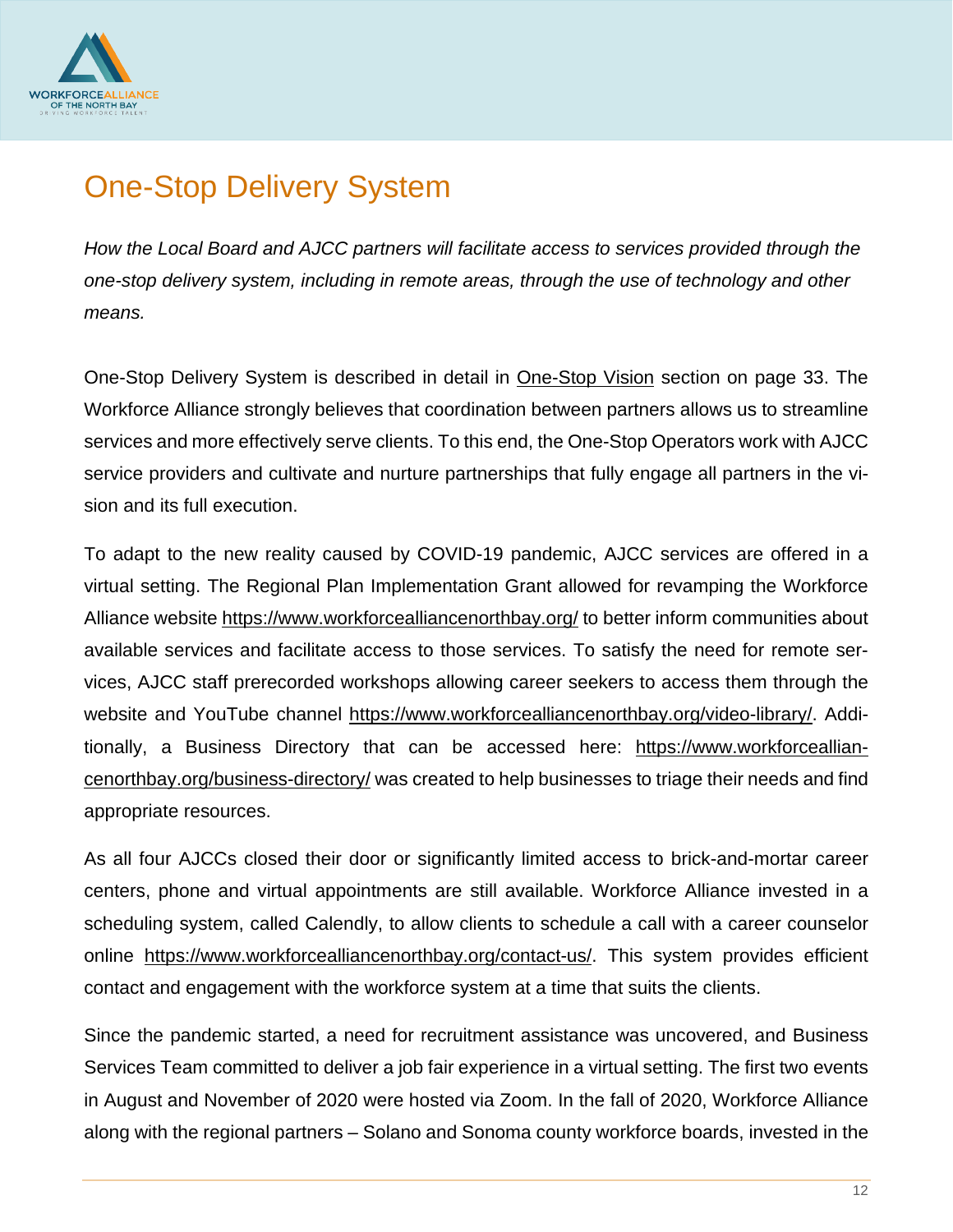

Premier Virtual platform. This comprehensive tool allows job seekers to browse available open positions, chat and/or video call with recruiters, and post their resume. Additionally, this ADA compliant platform opens opportunities for individuals with barriers offering the job fair experience without a need to travel. It is fully expected that virtual job fairs will be offered several times a year through the North Bay partnership.

Workforce Alliance will continue investing time and effort to create and promote relevant marketing content for job seekers, businesses, and communities at large.

### <span id="page-12-0"></span>Supportive Services

*How the Local Board and AJCC partners will coordinate workforce and education activities with the provision of appropriate supportive services.* 



The Workforce Innovation and Opportunity Act (WIOA) provides program guidelines for supportive services for adults and dislocated workers at WIOA Sections 3(59) and 134(d)(2) and (3). A supportive services policy was established to guide service providers in the process and clarify detailed requirements. Based on funding availability, individuals who are enrolled in WIOA programs might be eligible to receive assistance under supportive services such as transportation, childcare, dependent care, housing, and assistance with uniforms and other appropriate work attire and work-related tools, including such items as eyeglasses and protective eye wear, and Needs Related Payments that enable individuals to participate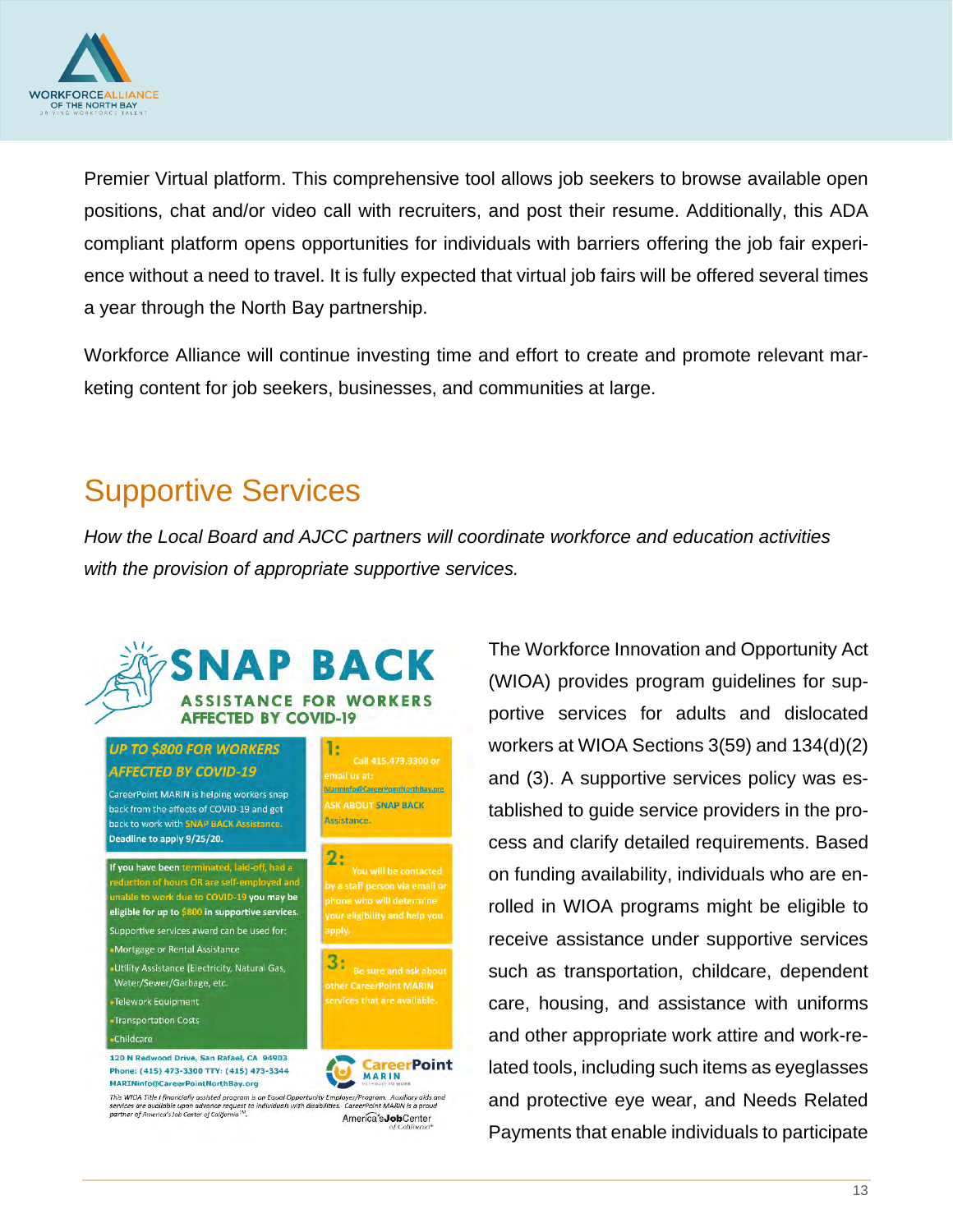

in WIOA Title I activities. When supportive services funds are not available through WIOA programs, AJCC staff uses a referral process to seek assistance through the partner organizations.

In 2020 Workforce Alliance was a recipient of COVID-19 Supportive Services special grant that allowed us to serve workers that have been terminated, laid-off, had a reduction of hours or were self-employed and unable to work due to COVID-19. Workforce Alliance recognizes this type of assistance as valuable and needed and is committed to providing it as additional funds become available.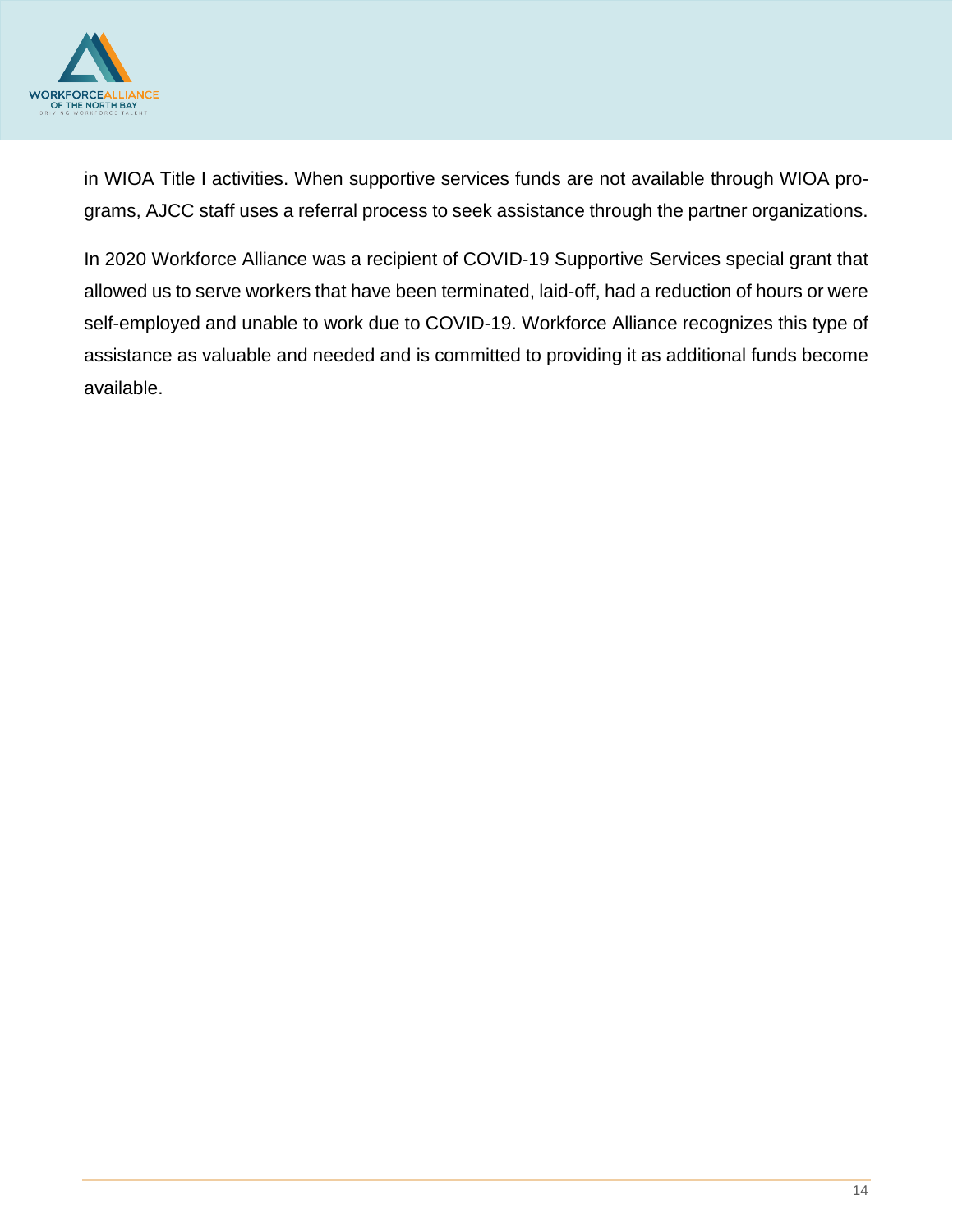

# <span id="page-14-0"></span>**II. STATE STRATEGIC PARTNER COORDINA-TION**

# <span id="page-14-1"></span>County Health and Human Services Agencies & CalFresh Employment and Training Services

*How the Local Board will coordinate with County Health and Human Services Agencies and other local partners who serve individuals who access CalFresh Employment and Training services.* 

All four AJCC MOUs recognize Health and Human Service Agencies in their respective counties as required partners. As CalFresh Employment and Training Service providers these agencies are crucial partners that can offer support to WIOA clients if eligibility criteria are met, and additional support from other HHS programs would benefit the client. Before the pandemic, at the end of second quarter of PY 2019-20, 14% of enrolled Adult and Dislocated Workers received CalFresh assistance. The Workforce Alliance will encourage AJCC staff to collaborate with the local CalFresh providers and expand usage of referral process. We will look for co-enrollment opportunities that will leverage our limited resources and allow us to better serve our mutual customers. Additionally, new AJCC staff will work on ensuring better promotion of employment and training services to CalFresh recipients and will learn eligibility criteria and services of CalFresh.

# <span id="page-14-2"></span>Local Child Support Agencies

*How the Local Board will coordinate with Local Child Support Agencies and other local partners who serve individuals who are non-custodial parents.*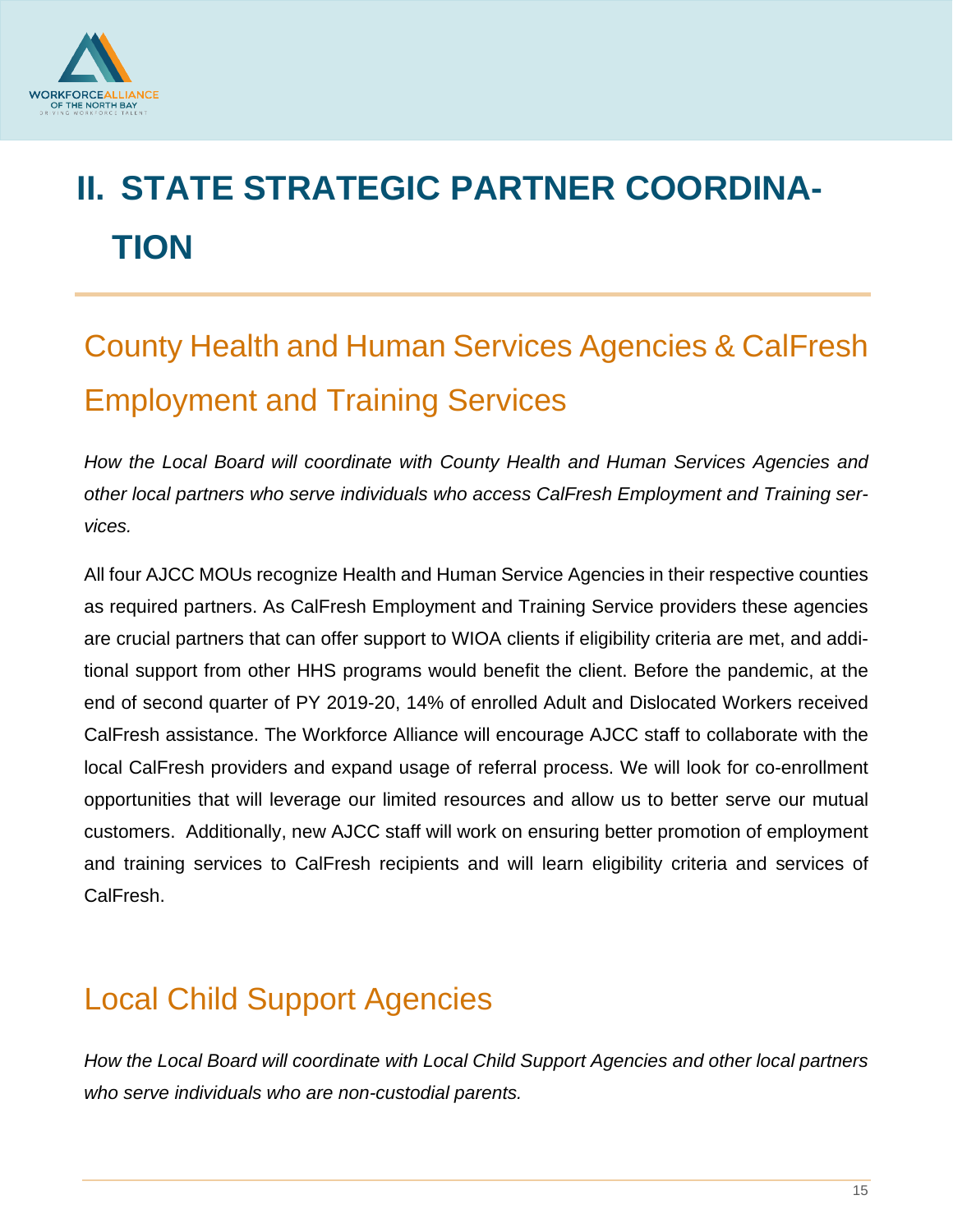

AJCC staff have a long-lasting relationship with Child Support Agencies in the Workforce Alliance region, and they work together to ensure that a good referral process is in place for clients who need workforce services. AJCC staff promote WIOA programs and the available resources and make sure that child support clients who utilize the AJCCs are able to access the full range of AJCC services, including career counseling, job search assistance, training, supportive services, and referrals to other community services. To establish a framework for collaboration, communication, and capacity building to better serve recipients of child support services, the Workforce Alliance signed a partnership agreement with partners identified as:

- Adult Education Block Grant consortia,
- community college consortia,
- child support agencies,
- community-based organizations,
- social enterprises,
- public or private employers from in-demand sectors.

Partners agreed to the following methods and practices to guide their partnership:

- 1. Provide opportunities for capacity building and staff development activities, specifically for the Workforce Innovation and Opportunity Act (WIOA) system, under which the WANB provides job seeker and employer services to ensure partners feel confident in their knowledge and ability to navigate the system.
- 2. Share agency contact information from a local to state level to ensure Partners can confidently direct and/or refer clients to the correct staff and locations for services.
- 3. Share aggregated program data, excluding individual client information except what is allowable under signed releases of information.
- 4. Meet as necessary to ensure consistent opportunities to share information, discuss issues, and discuss projects for collaboration.
- 5. Provide agency and program updates, specifically those that may affect the client referral and participation process.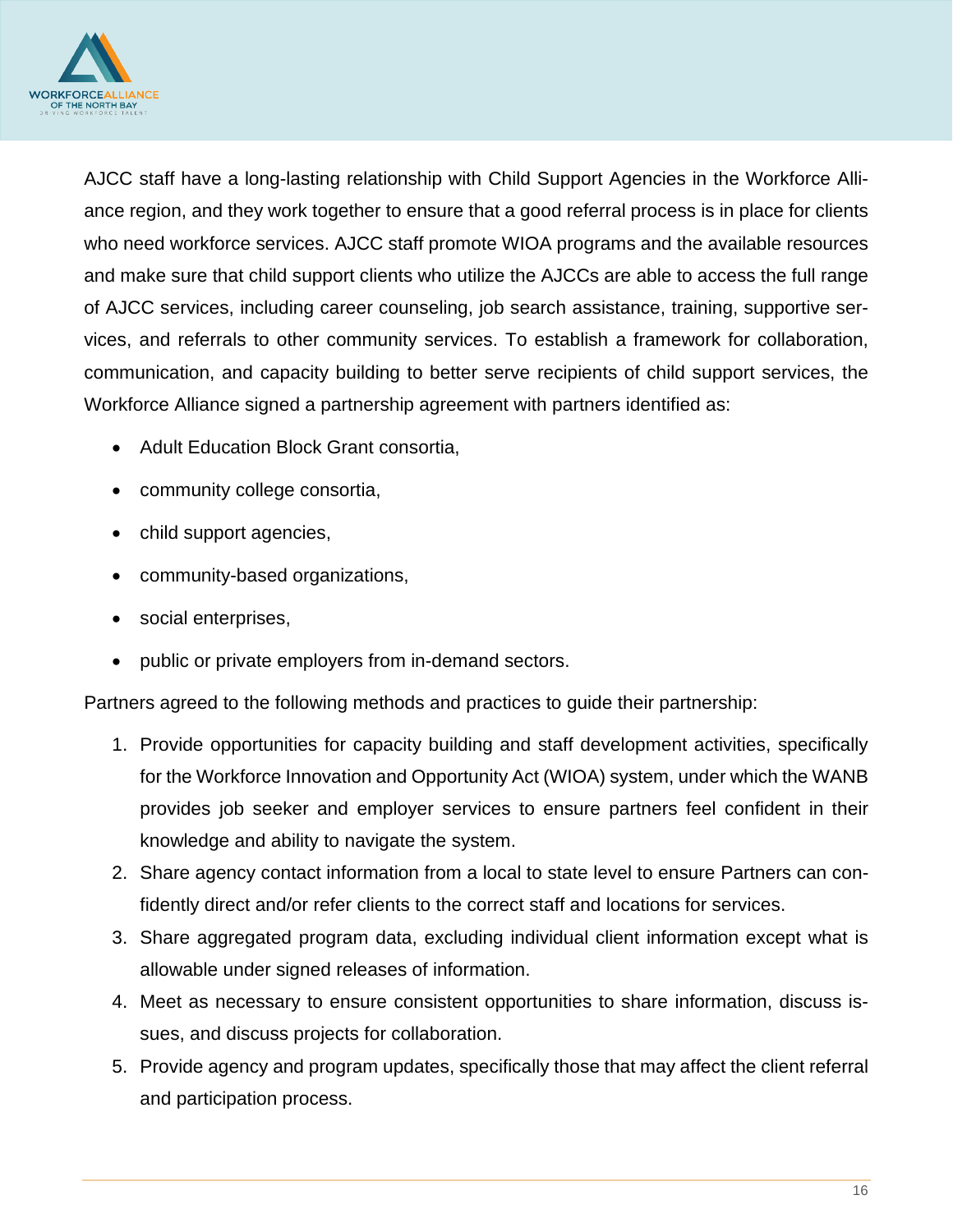

This agreement will continue in effect and will serve as a foundation to build upon as we continue to work with child support agencies and partners to address the employment needs of noncustodial parents.

# <span id="page-16-0"></span>Local Partnership Agreement

*How the Local Board will coordinate with Local Partnership Agreement partners, established in alignment with the Competitive Integrated Employment Blueprint, and other local partners who serve individuals with developmental and intellectual disabilities.*

The goal of the partnership between the AJCCs and the Department of Rehabilitation (DOR) is to improve opportunities for individuals with developmental and intellectual disabilities. Regular Local Partnership Agreement (LAP) meetings bring together partners from the Redwood Empire District, California Department of Rehabilitation, North Bay Regional Center, and educational organizations. Workforce Alliance and AJCC staff support LAP group efforts to provide employer engagement services that include sharing information on employer incentives, requirements, and best practices for hiring individuals with disabilities. Additionally, DOR staff is co-located in the AJCCs and provide support during in-person and virtual job fairs organized by the Workforce Alliance and AJCC staff. To streamline services and avoid duplication, the One Stop Operator will collaborate with DOR and promote available services to individuals with developmental and intellectual disabilities.

# <span id="page-16-1"></span>English Language Learners, Foreign Born, and/or Refugees

*How the Local Board will coordinate with community-based organizations and other local partners who serve individuals who are English language learners, foreign born, and/or refugees.*

<span id="page-16-2"></span>Unemployment data from 1/5/2020-1/30/2021 shows that 22% of the individuals who applied for unemployment benefits identified as Hispanic or Latino. In addition, according to data from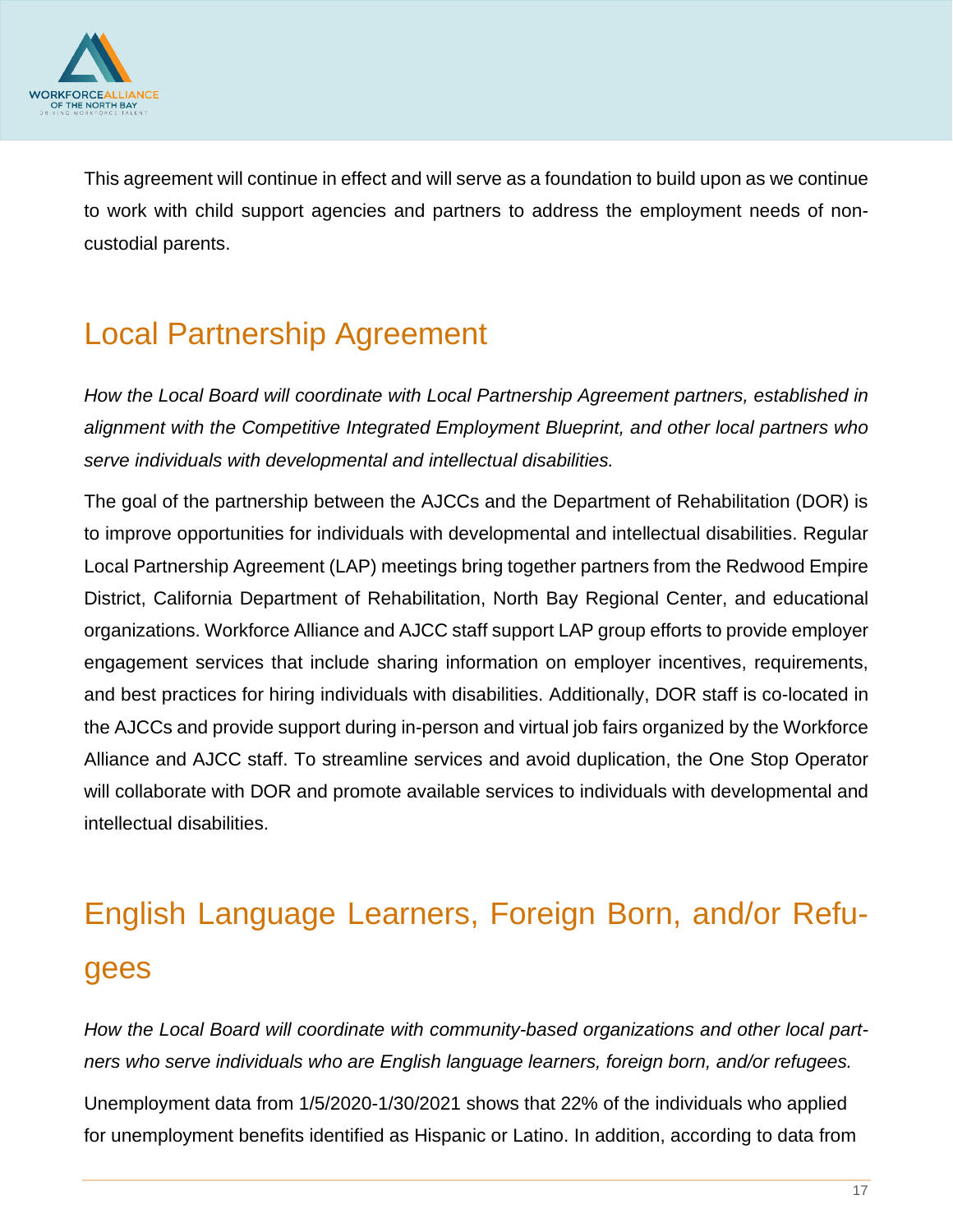

the second quarter of PY 2019-20, of the 311 individuals enrolled in the Adult and Dislocated Worker programs in the WANB region, 30% identified as Hispanic or Latino and 4% were English Language Learners. This data highlights the importance of ensuring that a variety of employment and training services are available to our Hispanic and Latino community, including English Language Learner (ELL) individuals. Workforce Alliance will work with AJCC bilingual staff to improve service to our ELL population, foreign born, and/or refugees. Additionally, the Alliance will work with community partners to further understand the unique needs and barriers of marginalized groups as well as their assets as they differ from the broader population of potential clients and will look to strategies and policies that mitigate access to services and facilitate equitable service provision for marginalized populations. These, and other concerns noted in public comment statements to the regional plan from partners will be further addressed.

Furthermore, the Workforce Alliance welcomes collaboration with community-based organizations (CBOs) and educational partners to strengthen services to this targeted population. Nurturing existing partnerships, the Alliance will continue to work with adult education programs to offer, or possibly directly sponsor Adult Basic Education, English as a Second Language (ESL), Vocational English as a Second Language (VESL), or any other remedial education needed. When working with enrolled individuals, AJCC staff will consider and promote workforce career pathways and training, including academic programs based on individual career interests and financial needs.

The Alliance will explore bridging gaps in serving ELL individuals and immigrants by collaborating with CBOs service providers, California Human Development, Adult Schools, and WIOA programs on mitigating service connection issues and enhancing client outcomes. Effort will be put into searching for partnerships that ensure deeper focus on these historically underserved populations.

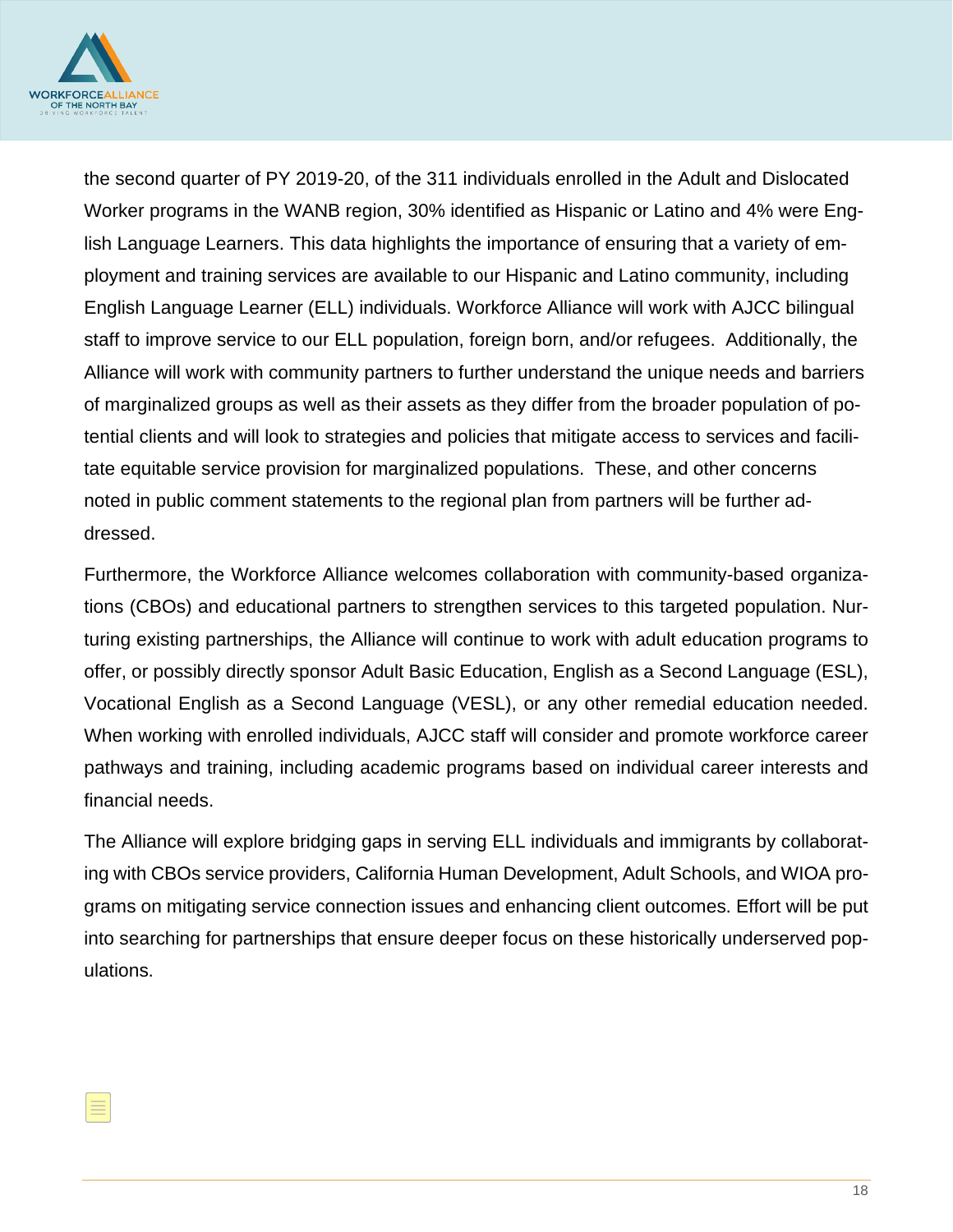

# **III. WIOA TITLE I COORDINATION**

# <span id="page-18-0"></span>Digital Fluency

*Training and/or professional development that will be provided to frontline staff to gain and expand proficiency in digital fluency and distance learning.*

The COVID-19 pandemic brought additional barriers in serving the most vulnerable populations. Workforce Alliance and AJCC staff had to pivot to virtual services and learn new techniques for engaging with job seekers and employers. In early May 2020, staff was attending a week-long *Training Online Essentials* offered by UC San Diego Extension. The purpose of this training was to provide trainers with fundamental strategies and proven tools to support online delivery of sessions and workshops. *Training Online Essentials* is built upon a solid foundation of best practices in adult learning and online teaching and can be used with any learning platform in synchronous and asynchronous environments.

Additional resources to learn best practices and training topics are blogs, webinars, and workshops from Workforce GPS, EDD, and California Workforce Association. Workforce Alliance will utilize any available resources to help staff increase their digital literacy.

# <span id="page-18-1"></span>Cultural Competencies & Trauma-Exposed Populations

*Training and/or professional development that will be provided to frontline staff to ensure cultural competencies and an understanding of the experiences of trauma-exposed populations.*

<span id="page-18-2"></span>The Workforce Alliance will continue to identify training opportunities that address cultural competency and sensitivity. We will work with our other regional Workforce Boards to continue the practice of opening up training opportunities to all North Bay regional staff and we will send our AJCC staff to other partner provided training professional development sessions in this arena. Specifically, we will seek to: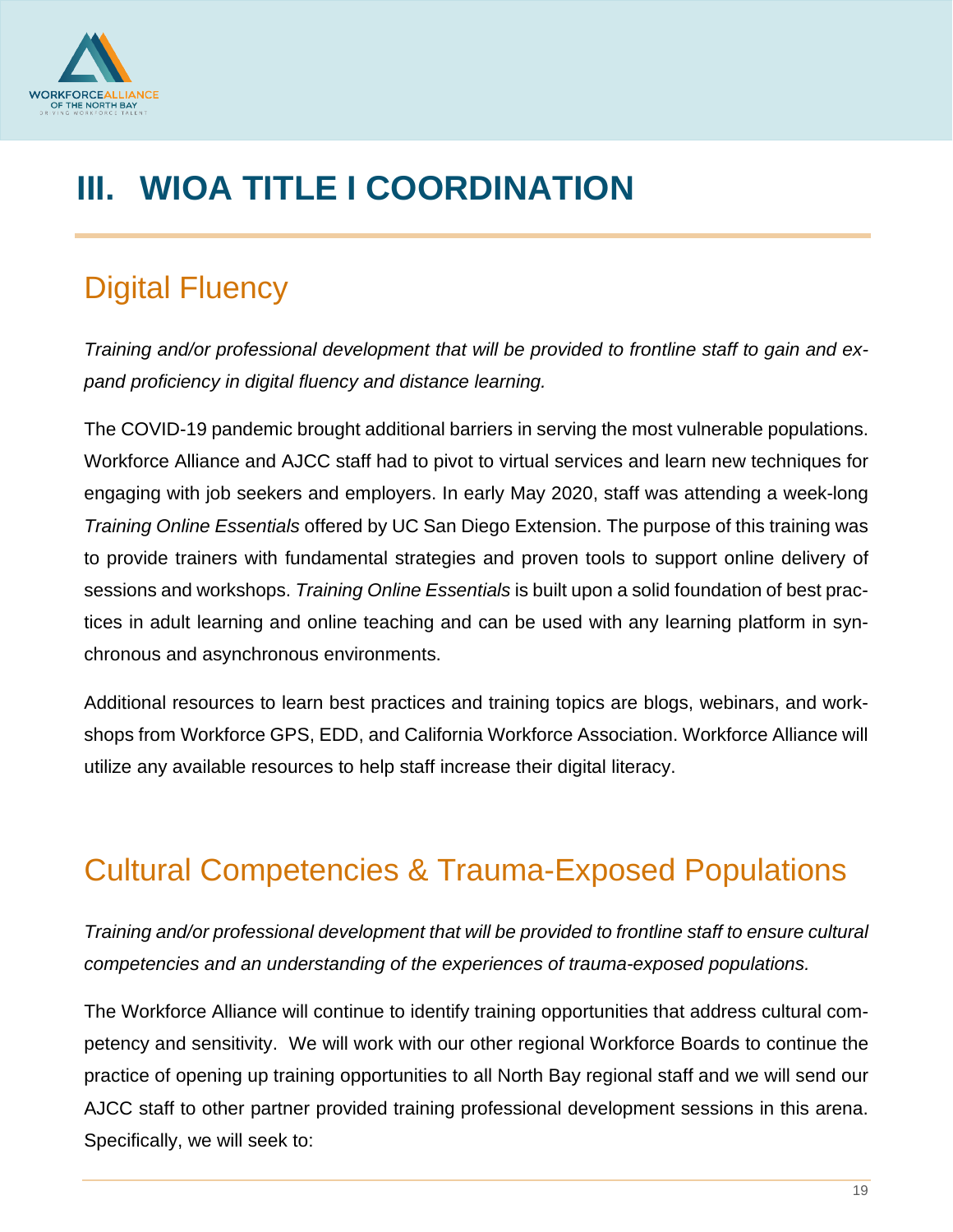

Ensure mandatory training for all staff and partner staff in Trauma-Informed Care, equity and inclusion, including cultural competency, mental health, and best practices on how to serve/engage with our priority populations.

Ensure training to better understand justice involved individuals and their needs.

Ensure a rotation of guest speakers from local and regional partner agencies that will present at partnership meetings on topics that will better prepare us to understand and address trauma exposed populations and cultural competencies.

We will continue to educate ourselves on best practices within the industry to better address the needs of trauma exposed clients and increase our cultural competencies. An example is provided here [https://nationalfund.org/learning-evaluation/publications/a-trauma-informed-ap](https://nationalfund.org/learning-evaluation/publications/a-trauma-informed-approach-to-workforce/)[proach-to-workforce/](https://nationalfund.org/learning-evaluation/publications/a-trauma-informed-approach-to-workforce/) by the National Fund for Workforce Solutions.

# Rapid Response & Layoff Aversion Activities

*How the Local Board will coordinate workforce investment activities carried out in the Local Area with statewide rapid response activities, as outlined in WSD16-04 (PDF), Rapid Response and Layoff Aversion Activities.*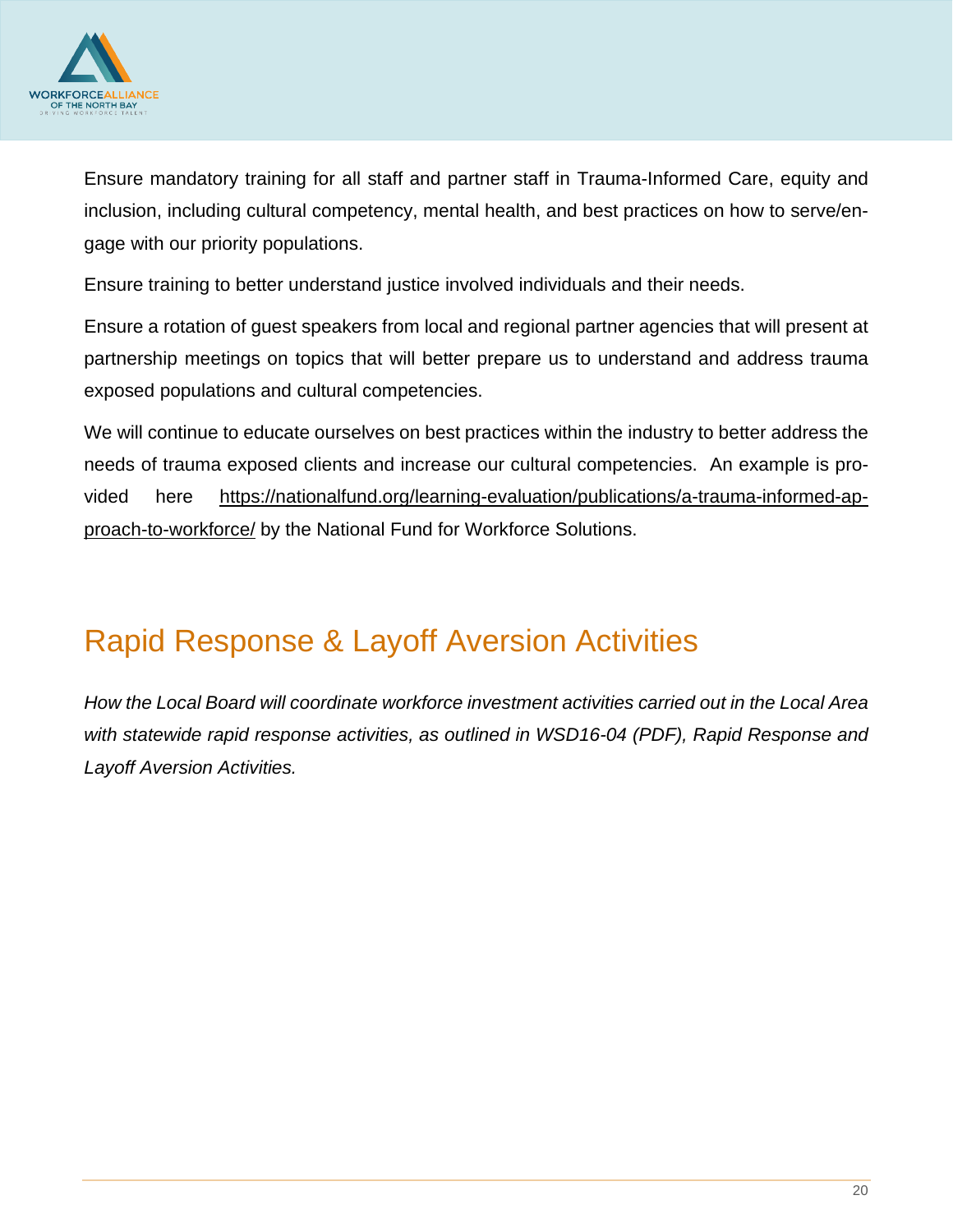

The Workforce Alliance Business Services Team offers Rapid Response and Layoff Aversion services to businesses considering layoffs or furloughs and employees who are being laid off. The Workforce Alliance recognized the need to offer these services in an online format. Since April 29, 2020 Rapid Response and Layoff Assistance webinars are offered via zoom and anyone seeking information is welcome to attend. In response to the demand, events were offered every week, then every other week, and currently are offered once a month. Workforce Alliance will continue to adjust webinar frequency depending on the demand. Presenters involved are AJCC staff, a Community Health Initiative representative, a Depart-



ment of Labor representative, and an Employment Development Department Workforce Services Branch representative. Promotional efforts include email blasts sent out via Constant Contact, social media campaigns, posting on Workforce Alliance website, and using CareerPoint distribution channels.

Moreover, in addition to the regularly scheduled webinars, the Business Services Team offers Rapid Response events tailored to business needs. The Workforce Alliance also participates in Layoff Aversion activities included in the Workforce Alliance [Rapid Response and Layoff Aver](https://2zkhmd254nmz2jprye2auttj-wpengine.netdna-ssl.com/wp-content/uploads/2021/04/30.-Rapid-Response-and-Layoff-Aversion_Approved-12.12.19.pdf)[sion Policy #1030.](https://2zkhmd254nmz2jprye2auttj-wpengine.netdna-ssl.com/wp-content/uploads/2021/04/30.-Rapid-Response-and-Layoff-Aversion_Approved-12.12.19.pdf)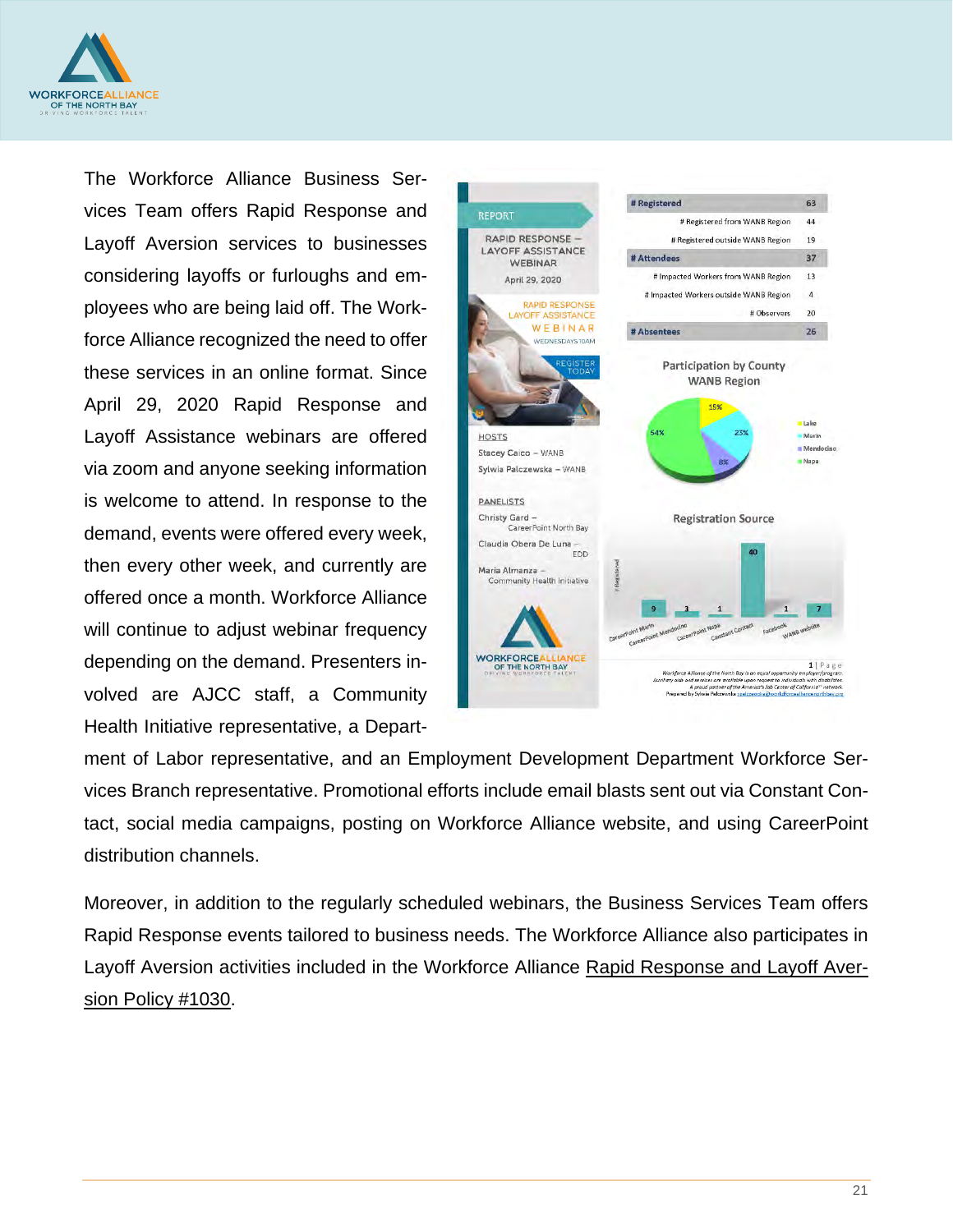

# <span id="page-21-0"></span>Adult and Dislocated Worker Employment & Training Activities

*A description and assessment of the type and availability of adult and dislocated worker employment and training activities in the Local Area. This includes how the Local Board will ensure that priority for adult career and training services will be given to recipients of public assistance, other low-income individuals, and individuals who are basic skills deficient, as outlined in WSD15-14 (PDF), WIOA Adult Program Priority of Service.*

WIOA Title I adult and dislocated worker employment training activities in the Local Area include job search and placement assistance (including career counseling); labor market information (which identifies job vacancies, skills needed for in-demand jobs, and local, regional, and national employment trends); initial assessment of skills and needs; and information about available services and follow-up services to help participants keep their jobs after placement in employment. Each program year, Workforce Alliance must spend at least 30% of the combined total of their Adult and Dislocated Worker WIOA allocation on training services as defined in WIOA section 134(c){3)(D) and may apply up to 33.3% of that amount as designated leveraged resources used for training and supportive services (up to 10% of the Workforce Alliance combined total allocation for Adult and Dislocated Worker formula programs).

Workforce Alliance adopted the **Priority of Services Policy** that requires at least 51% of the enrolled WIOA Adult participants, that receive Individual Career Services and/or Training Services, meet the Priority of Service requirements. To qualify as meeting Priority of Services, the job seeker must be one of the following:

- Basic Skills Deficient
- Low-Income
- Recipient of Public Assistance

Within the classification of meeting Priority of Services, Veterans and their qualifying spouses will receive priority as described in [Priority of Service for Veterans and Spouses Policy #1010.](https://2zkhmd254nmz2jprye2auttj-wpengine.netdna-ssl.com/wp-content/uploads/2021/04/25.-Priority-of-Service-for-Veterans-and-Spouses.pdf)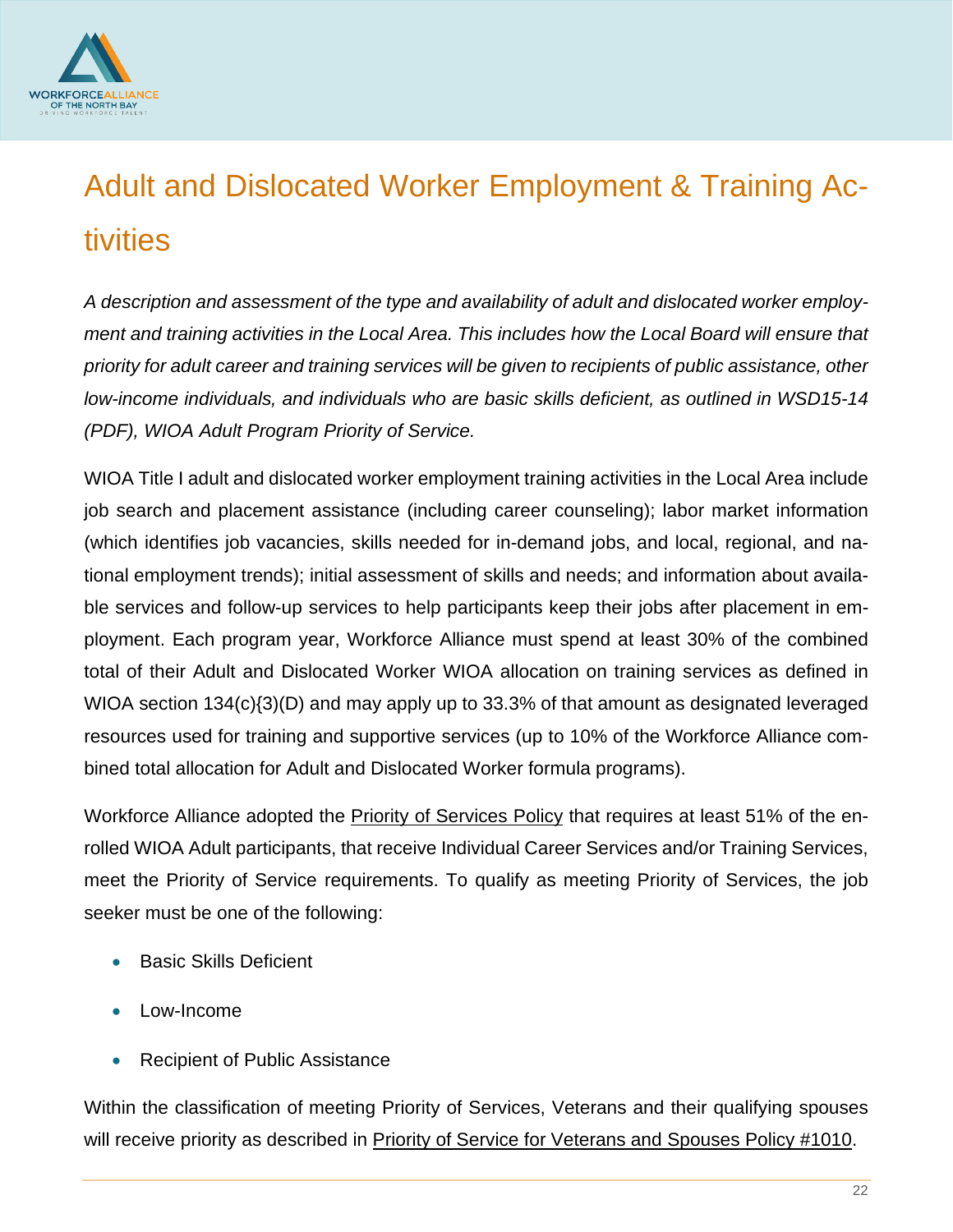

Job seekers have access to three-levels of employment services. Basic Career Services are universally accessible and available to all individuals seeking employment and training services. Basic Career Services include:

- Eligibility Determination
- Outreach, Intake, Orientation
- Initial assessment of skill levels and supportive service needs
- Job search assistance (self-directed)
- Job search assistance (staff-assisted)
- Placement assistance (includes "Referred to Employment) (staff-assisted)
- Career Counseling (includes "staff-assisted career guidance")
- Providing information on in-demand sectors, occupations, or nontraditional employment)
- Provision of referrals and associated coordination of activities with other programs and services
- Provision of workforce and labor market employment statistics information
- Provision of information on job vacancies
- Provision of information on job skills necessary to fill vacancies
- Provision of information on local demand for occupations, with earnings, skill requirements, and opportunities for advancement for those jobs
- Provision of performance and program cost information for providers of education and training
- Provision of information on local performance
- Provision of information on availability of supportive services or assistance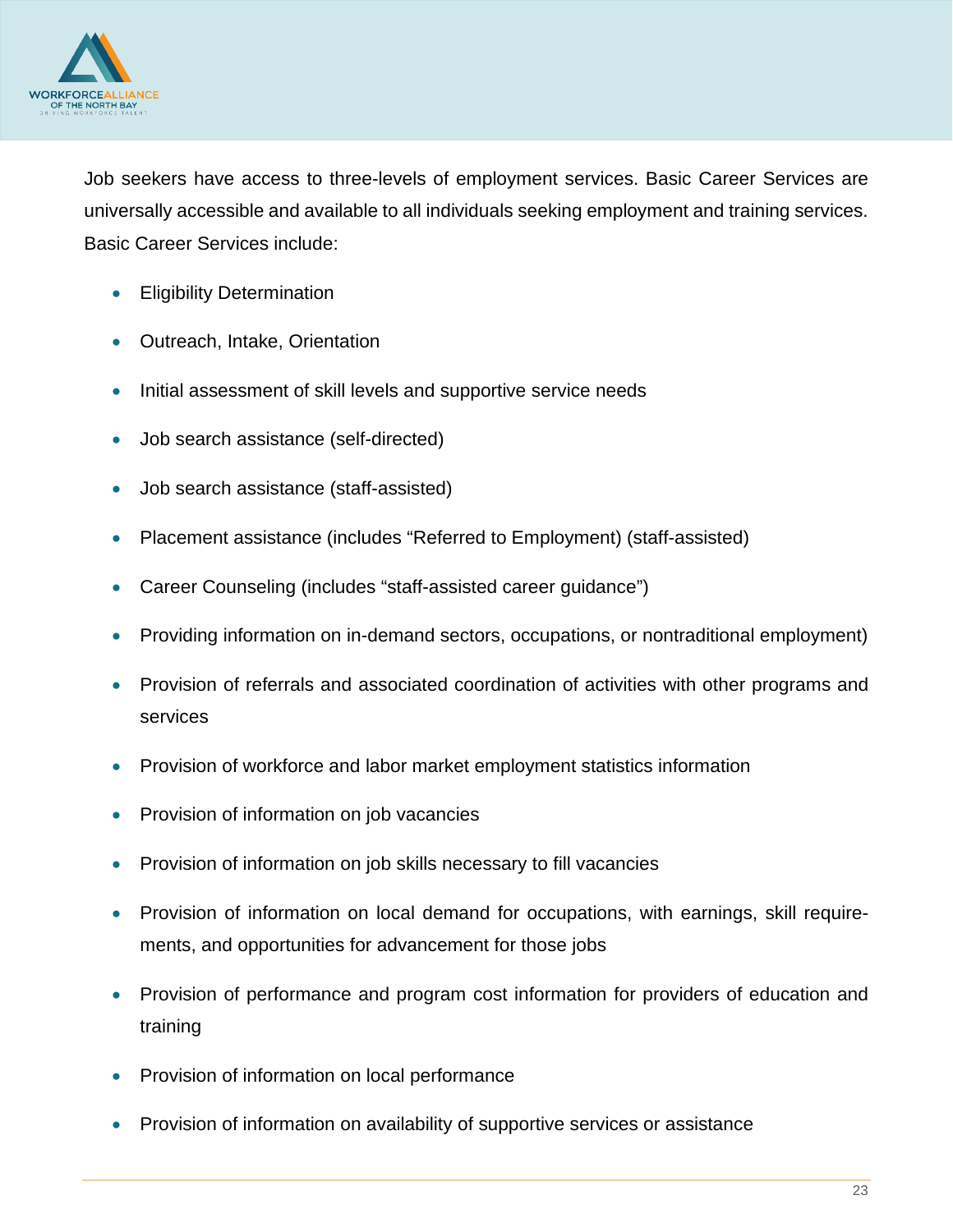

- Referral to supportive services
- Provision of information and meaningful assistance filing for Unemployment Insurance benefits
- Assistance establishing eligibility for financial aid

To receive Individualized Career Services, one must be eligible and enrolled in WIOA program. These services are tailored to the customer's needs and do not require the job seeker to use basic services first. Individualized Career Services include:

- Comprehensive and specialized assessments
- Development of Individual Employment Plan
- Group Counseling
- Individual Counseling
- Career Planning
- Short-term prevocational services
- Internships and work experiences (including transitional jobs)
- Workforce preparation activities
- Financial literacy services
- Out-of-area job search assistance and relocation assistance
- English-language acquisition and integrated education and training programs
- Follow up services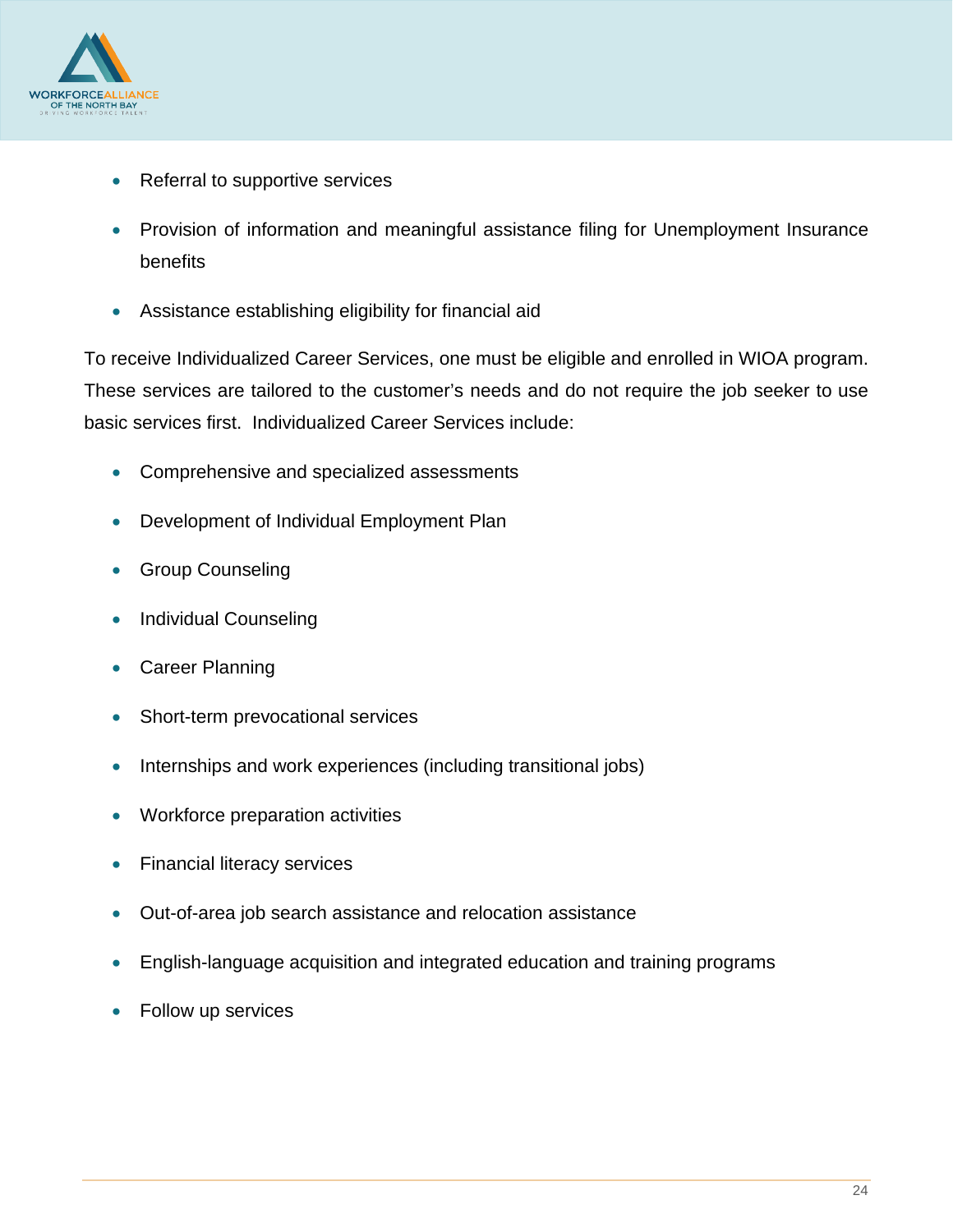

Training Services are available to job seekers who do not possess the knowledge or skills to obtain employment that leads to a self-sufficient wage. This includes skills upgrade training. All WIOA funded training shall lead to employment in a demanded occupation.

Training Services include:

- Occupational skills training (provided through an Individual Training Account),
- On-the-Job (OJT) training.
- Incumbent worker training.
- Training programs operated by the private sector.
- Skills upgrading and retraining.
- Entrepreneurial training.
- Customized training .
- Adult education and literacy activities, including English language acquisition but must be provided concurrently or in combination with services described above.

### <span id="page-24-0"></span>WIOA Youth Program Assessment

*A description and assessment of the type and availability of youth workforce investment activities in the Local Area, as outlined in WSD17-07 (PDF), WIOA Youth Program Requirements. This includes any strategies the Local Board has about how to increase the digital literacy and fluency of youth participants, including youth with disabilities.*

The system of youth workforce activities available in the Workforce Alliance's service area are provided in conjunction with education partners, community-based organizations, and Juvenile Probation. The Workforce Alliance funds a number of youth service providers, who provide either directly or through referral the 14 program elements required of youth programs under WIOA. Those elements are:

1. Tutoring, study skills training, instruction and evidence-based dropout prevention and recovery strategies.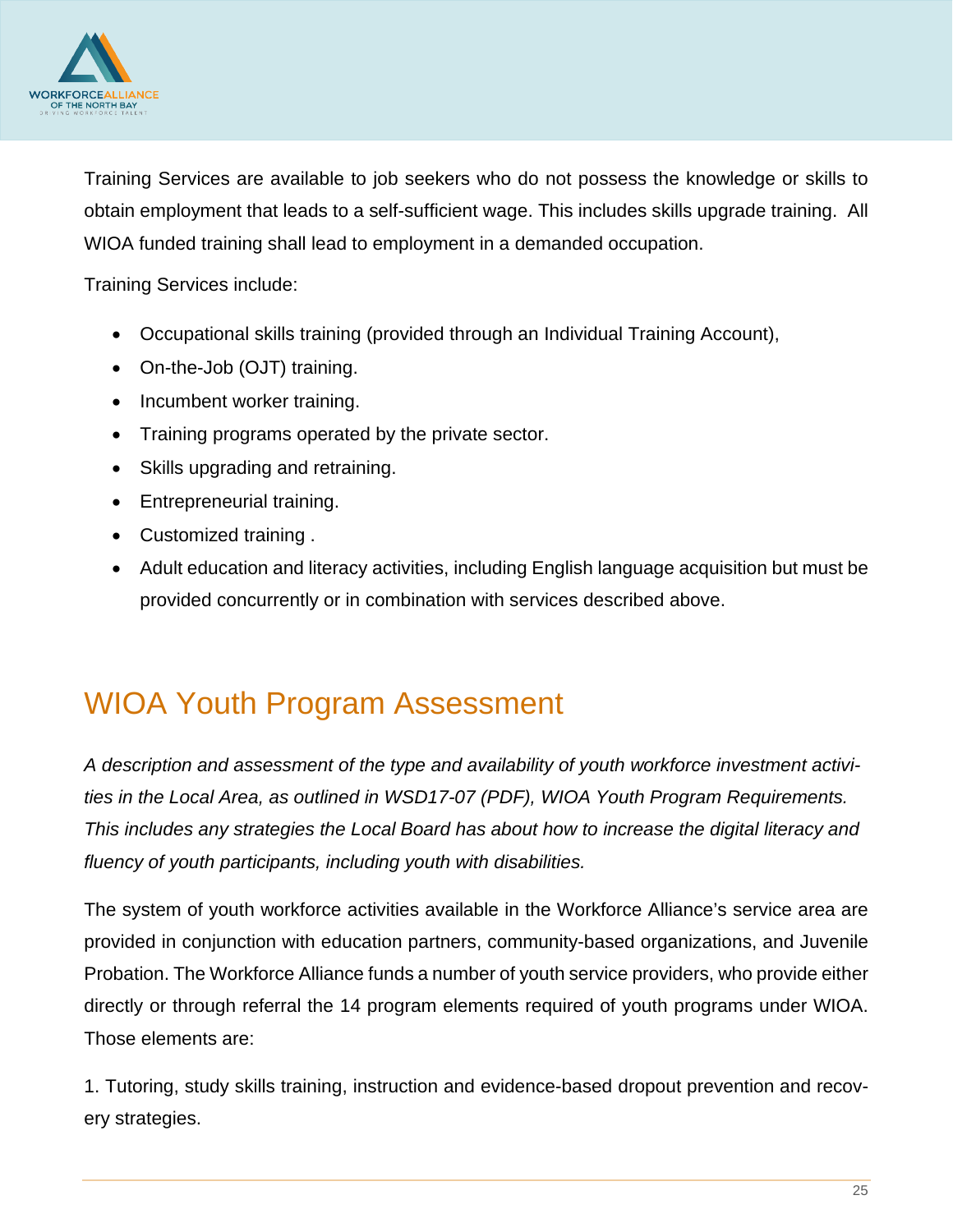

2. Alternative secondary school services.

3. Paid and unpaid work experiences that have academic and occupational education as a component of the work experience which may include: summer employment, pre-apprenticeship programs, internships, job shadowing, on the job training.

4. Occupational skills training, which includes priority consideration for training programs that lead to industry recognized post-secondary credentials.

5. Education offered concurrently with and in the same context as workforce preparation activities and training for a specific occupation and occupational cluster.

6. Leadership development opportunities, community services and peer-centered activities.

7. Supportive services.

8. Adult mentoring for a duration of at least 12 months that may occur both during and after program participation.

9. Follow up services for not less than 12 months after the completion of participation.

10. Comprehensive guidance and counseling, which may include drug and alcohol abuse counseling.

11. Financial literacy education.

12. Entrepreneurial skills training.

13. Services that provide labor market and employment information about in-demand industry sectors or occupations available in the local area.

14. Activities that help youth prepare for and transition to post-secondary education and training.

Future plans for the Workforce Alliance include regionally based annual workforce development conferences for staff and partners. Tracks will include youth services and best practices, in addition to rapid response and adult services. The goal is simple: to nurture and expand the innovative service strategies occurring within the region – throughout the region.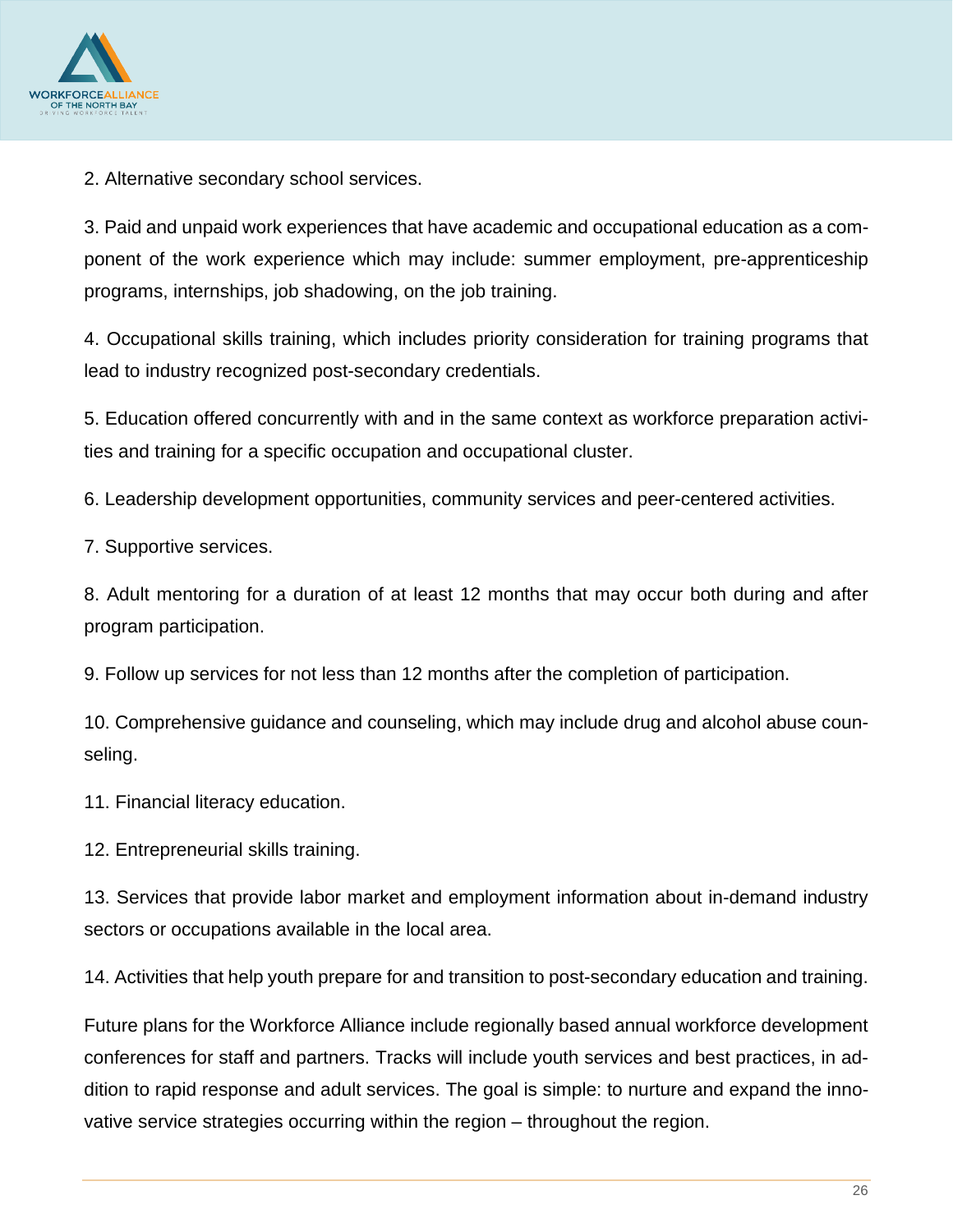

### <span id="page-26-0"></span>Grant Administration

*The entity responsible for the disbursal of grant funds as determined by the Chief Elected Official (CEO) or the Governor, and the competitive process that will be used to award the subgrants and contracts for WIOA Title I activities.*

The Workforce Alliance is responsible for the disbursement of all WIOA funds under this plan. The Workforce Alliance procured WIOA service providers from eligible parties utilizing a competitive Request for Proposal (RFP) process. Each solicitation document issued by the Workforce Alliance clearly describes the services being procured; required criteria that bidders must meet; expected outcomes per program or service category as appropriate; anticipated investment levels for each program or service category; proposal submission requirements; a summary of the review criteria; conditions under which bidders may protest the funding decisions and the process they must follow to protest a funding determination. All RFPs are advertised extensively through local news outlets, through direct outreach, and through the Workforce Alliance's social media and website to ensure that the maximum numbers of potential applicants are reached. For large RFP solicitations, it is the Alliance's practice to hold a public bidders conference. The Alliance subsequently posts questions, answers, and additional guidance to give bidders a chance to incorporate the guidance into their proposals. Standard scoring rubrics are created for each solicitation and provided to all proposal readers with extensive directions to ensure that the review process is fair and equitable. Reviewers are asked to disclose all conflicts of interest. Proposals are evaluated according to the criteria set forth for the RFP and funding recommendations are presented to the Workforce Alliance Regional Workforce Development Board and Governing Board for discussion and confirmation where required.

# <span id="page-26-1"></span>Career Service Providers

*A description about how the Local Board fulfills the duties of the AJCC Operator and/or the Career Services Provider as outlined in WSD19-13 (PDF), Selection of AJCC Operators and*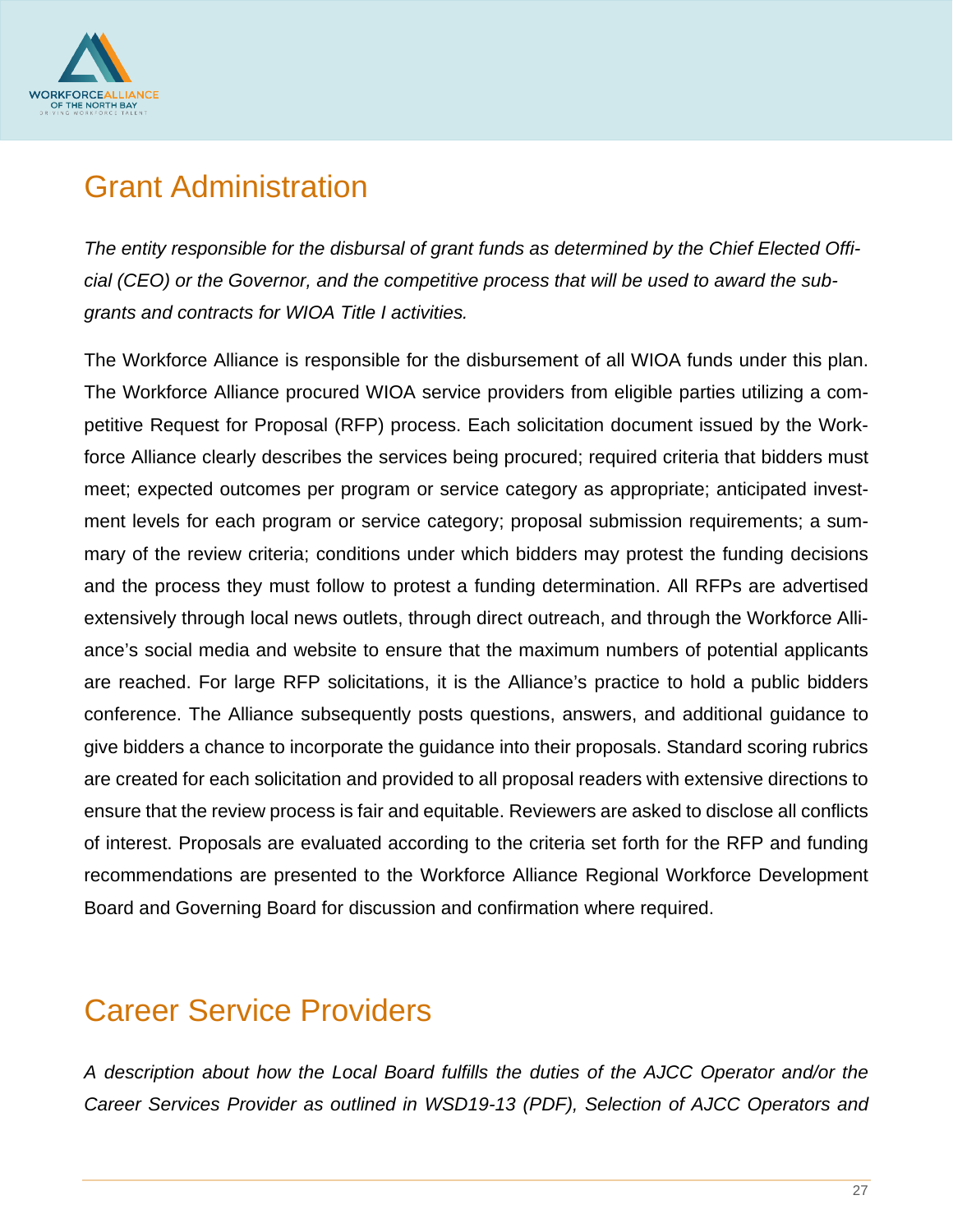

*Career Services Providers. This should include the name(s) and role(s) of all entities the Local Board contracts with.*

In November 2020, the Workforce Alliance of the North Bay (WANB) released its WIOA Adult, Dislocated Worker, Youth and One Stop Operator Requests for Proposals (RFP) in order to competitively procure for one-stop and career services in each of our member counties for PY 2021 to 2024, with an option to extend for an additional three years pending performance and board approval. The process followed the Workforce Alliance, State and Federal procurement policies and regulations that provide guidance and direction for full and open competition consistent with the standards provided in section 200.319 of 2 CFR 200.

The RFP process resulted in thirteen total proposals across all four counties. In accordance with our published process, the proposals were scored and ranked by a team of evaluators based on review of materials and interviews against stated scoring criteria. Subsequently, at its March 11<sup>th</sup>, 2021 meeting the Workforce Alliance Regional Workforce Development Board (RWDB) unanimously approved the highest ranked proposers for contract negotiations with staff:

- 1. Career Service Provider (Marin, Napa, Lake, Mendocino) EQUUS
- 2. One Stop Operator (Marin, Napa, Lake Mendocino) CA Human Development

Consistent with the RWDB's action, the Workforce Alliance Governing Board at its meeting on 3/19/2021 ratified approving Equus as WIOA career service provider for Adult, Dislocated Worker and Youth programs and CA Human Development as the One Stop Operator and directed Workforce Alliance staff to enter into contract negotiations.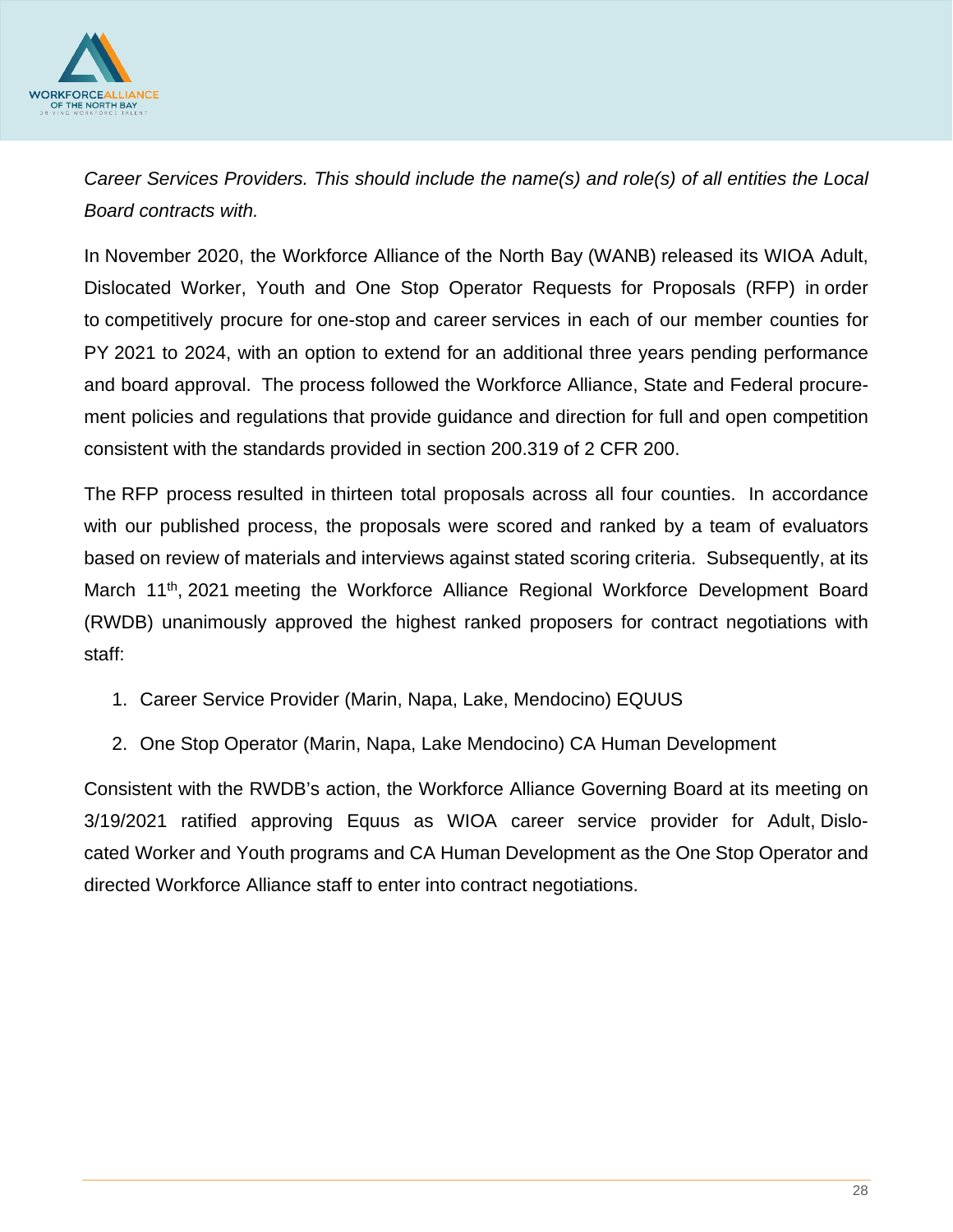

# <span id="page-28-0"></span>**APPENDICES**

# <span id="page-28-1"></span>Stakeholder & Community Engagement Summary

*The development of comprehensive Local and Regional Plans entails building broad and inclusive partnerships with regional and local entities in a variety of sectors. This includes engaging with employers, labor organizations, and community-based organizations, as well as Workforce Innovation and Opportunity Act core, required, and strategic program partners. This will ensure the inclusion of person-centered approaches to address multifaceted barriers to employment by utilizing input from the communities.*

*Stakeholders participating in the planning process should include, but are not limited to, employers, labor organizations, education partners, human services and housing partners, as well as community-based organizations that provide services to target populations, such as justice-involved, English language learners, refugees, immigrants, youth, older adults, veterans, people with disabilities, and any other entities supporting historically unserved or underserved communities.*

*Using the template below, Regional Planning Units and Local Workforce Development Boards should provide a detailed description of how meaningful stakeholder involvement and community engagement was achieved when developing the Regional and Local Plans. This summary should be included as an attachment to both the Regional and Local Plans.*

| <b>Mode of Outreach</b>                                                                            | <b>Target of Outreach</b>                                                        | <b>Summary of</b><br><b>Attendance</b> | <b>Comments</b>                                 |
|----------------------------------------------------------------------------------------------------|----------------------------------------------------------------------------------|----------------------------------------|-------------------------------------------------|
| <b>Workforce Partner-</b><br>ship Online Survey<br>(Email campaign,<br>Website, Social Me-<br>dia) | Workforce system<br>partners in Lake,<br>Marin, Mendocino,<br>and Napa counties. | WANB received 56<br>responses          | The survey was<br>launched on March<br>8, 2021. |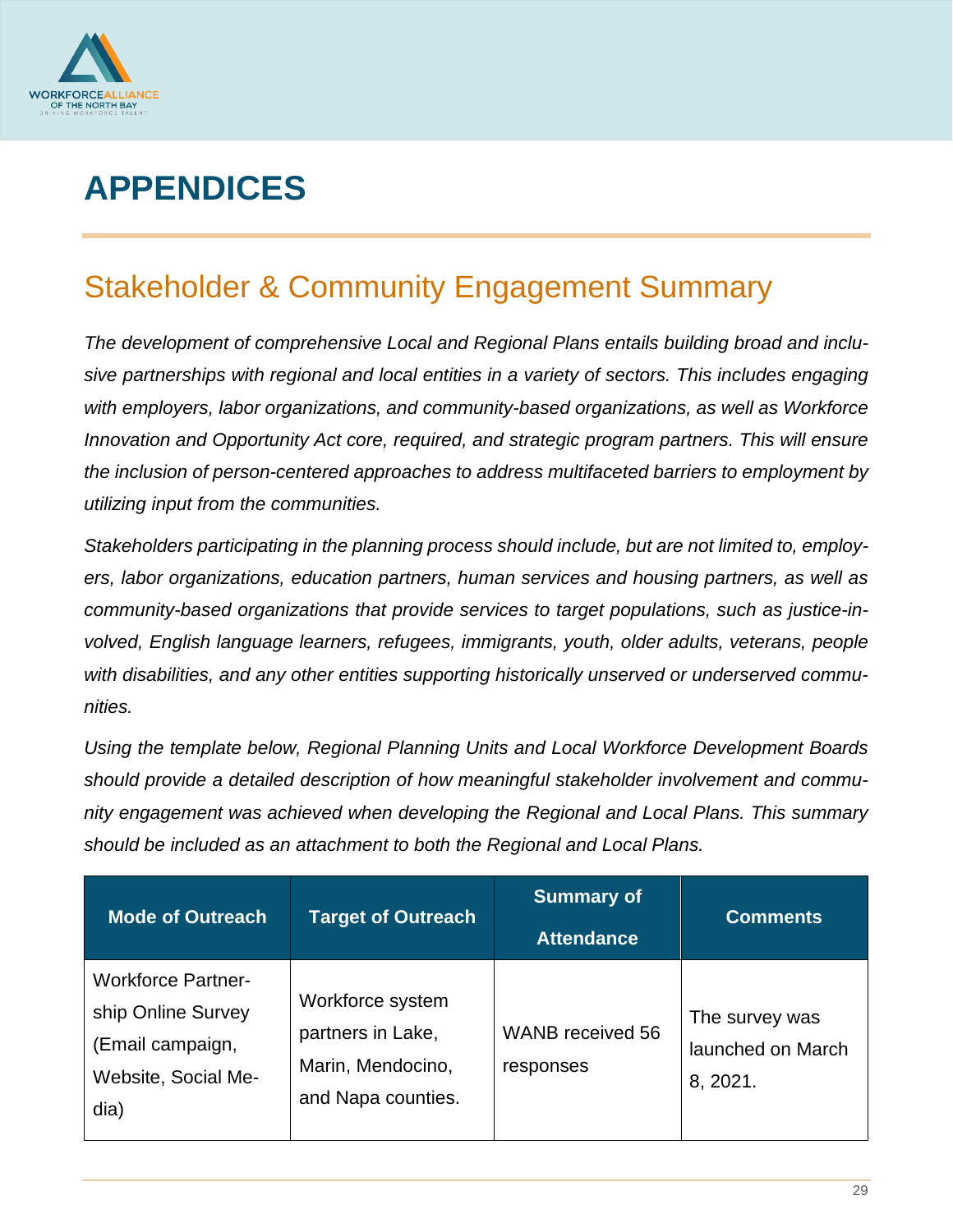

| <b>Business Online Sur-</b><br>vey (Email campaign,<br>Website, Social Me-<br>dia)         | Businesses in Lake,<br>Marin, Mendocino,<br>and Napa counties                                         | <b>WANB</b> received 27<br>responses                                         | The survey was<br>launched on March<br>8, 2021.        |
|--------------------------------------------------------------------------------------------|-------------------------------------------------------------------------------------------------------|------------------------------------------------------------------------------|--------------------------------------------------------|
| <b>Virtual Public Commu-</b><br>nity Hearing (Email<br>campaign, Website,<br>Social Media) | Entities interested in<br>sharing insights and<br>ideas about the re-<br>gional workforce sys-<br>tem | 72 individuals regis-<br>tered to attend the<br>meeting via Zoom             | The meeting was<br>held on March 23,<br>2021 via Zoom. |
| Regional Workforce<br>Development Board<br><b>Executive Committee</b><br>Meeting           | <b>Executive Committee</b><br>members, general<br>public, service provid-<br>ers, business            | 4 board members<br>and 11 staff/service<br>providers attended<br>the meeting | The meeting was<br>held on April 14,<br>2021 via Zoom. |

#### **Workforce Partnership Online Survey**

The Workforce Alliance reached out to workforce partners to receive insight on the workforce system design. The online survey was launched on March 8, 2021 and was active for four weeks. The survey was posted on the Workforce Alliance website and sent out in several email campaigns to over 8,000 recipients. There were 56 responses submitted. Fig.1 shows what type of organizations took part of the survey.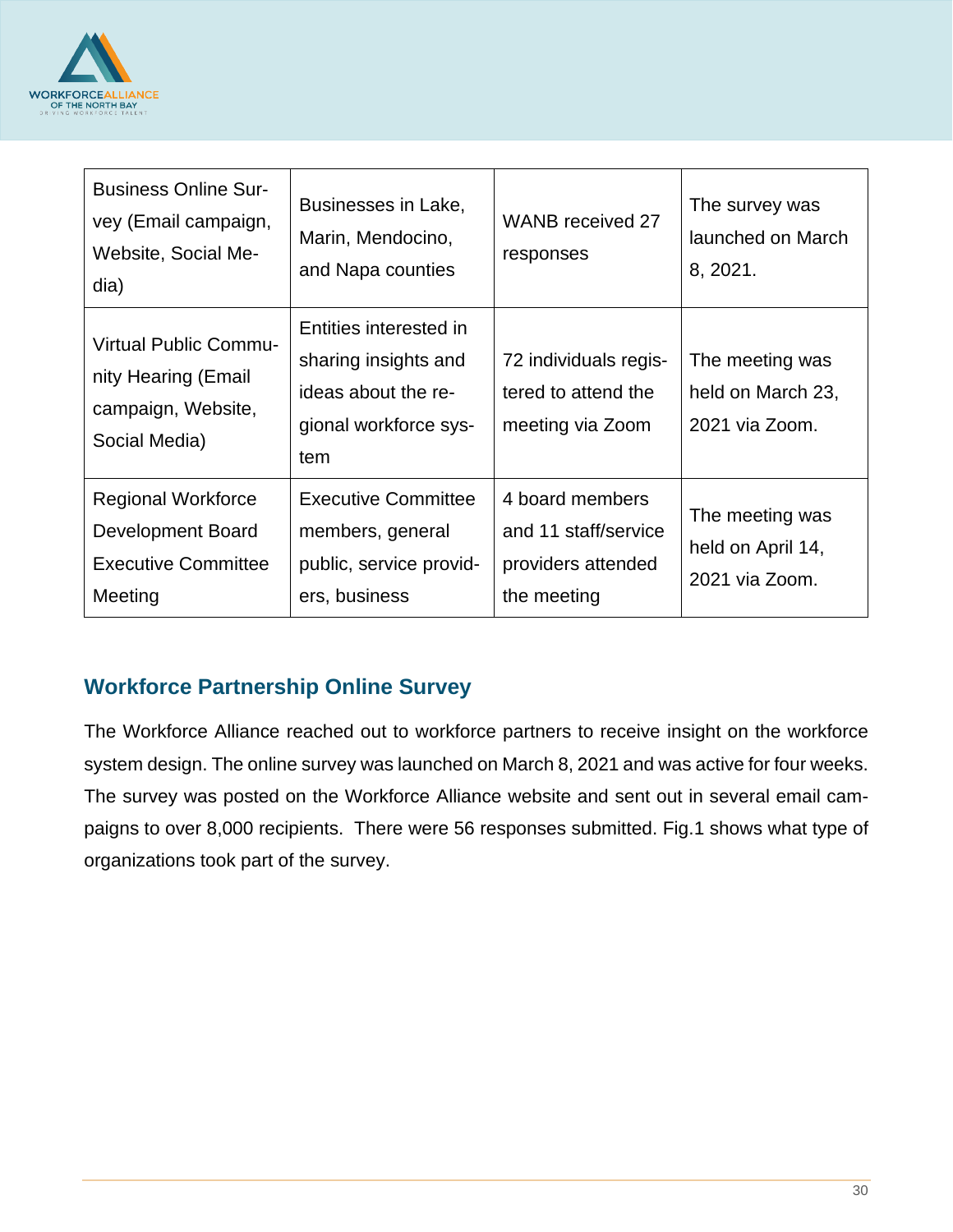



Fig.1 Organization Type *Source: Workforce Partnership Online Survey*

Participants shared how their organizations had to adapt as effect to the COVID pandemic and all stated there had to be at least one modification implemented in their day-to-day operations. None of the respondents stated their organization had to permanently closed. Fig. 2 presents received responses.



Fig. 2 COVID Effect on Organization *Source: Workforce Partnership Online Survey*

If organizations provided services to the public, they were asked how services have been modified due to the COVID pandemic. 94.5% of respondents indicated their organizations had to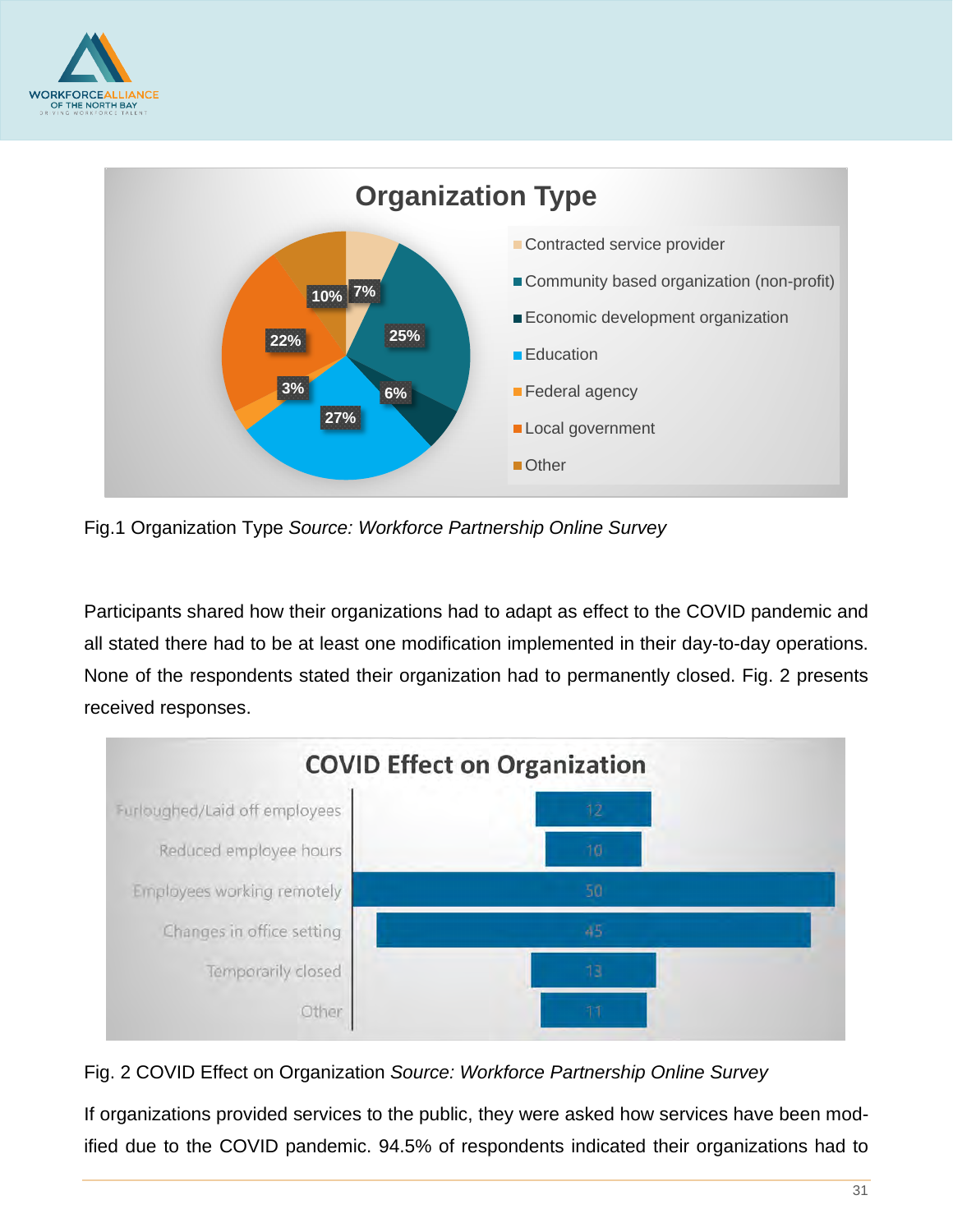

start offering services remotely and 63.6% said they are serving fewer clients in person. 58.2% of organizations had to start offering different services in response to the pandemic, and 38.2% stopped offering certain services. Fig. 3 presents what modifications to services were implemented by organizations that responded to the survey.



Fig. 3 Modification to Services *Source: Workforce Partnership Online Survey*

Participants were able to share their suggestions for actions the "workforce system" should take to assist job seekers and businesses through the COVID pandemic. Workforce Alliance staff will consider all responses and connect with organizations to create more effective partnerships in the region. The Workforce Alliance is committed to improving the quality of services and engaging in cooperation with community partners.

# <span id="page-31-0"></span>Public Comments

The Local Plan 30-day Public Comment period is effective April 23, 2021. Comments may be emailed with "Local Plan Comment" in the email subject line to [info@workforceallian](mailto:info@workforcealliancenorthbay.org)[cenorthbay.org.](mailto:info@workforcealliancenorthbay.org)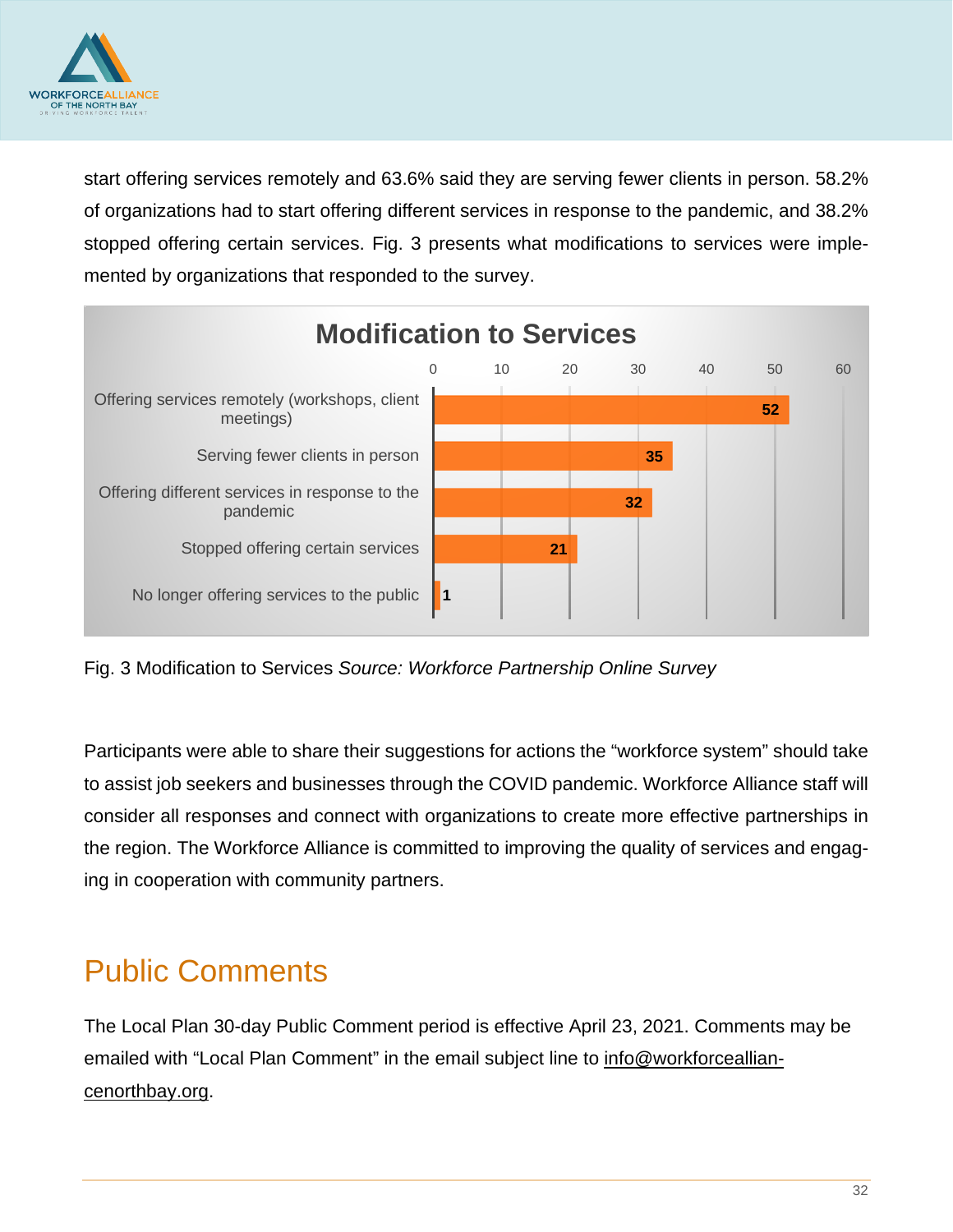

# <span id="page-32-0"></span>One-Stop Vision

#### **Introduction**

The CareerPoint North Bay One-Stop Career Center system is an existing network of employment and training service providers that work with local businesses. It represents a partnership of organizations that strive for common outcomes that reflect the specific needs of the community. Unemployed workers, under-employed workers, Temporary Assistance to Needy Families (TANF) clients, students and out of school youth, older workers, businesses, and industry all must to have access to the Centers to meet their needs. In order to more effectively provide services to these customers, the Workforce Alliance of the North Bay (WANB) is seeking to strengthen the One Stop Career Center to address critical issues and advance to the next level a professional and demand driven system of integrated employment and training service offerings in order to give the WANB counties of Lake, Marin, Mendocino, and Napa a more competitive workforce.

The WANB believes that the CareerPoint One-Stop career center system is ready to move beyond the compliance stage where partners co occupy space but tend to operate their siloed programs. WANB believes it is time for the system to evolve into one that truly provides integrated and quality services.

As such, this paper touches on the need for more effectively delivered job seeker services, business services, unified management and planning, infrastructure and marketing. These areas were identified as potential One-Stop improvement categories from WANB Staff based largely on the *Guide to Improving One-Stops through Benchmarked Critical Success Factors* that was developed by the Corporation for a Skilled Workforce (CSW).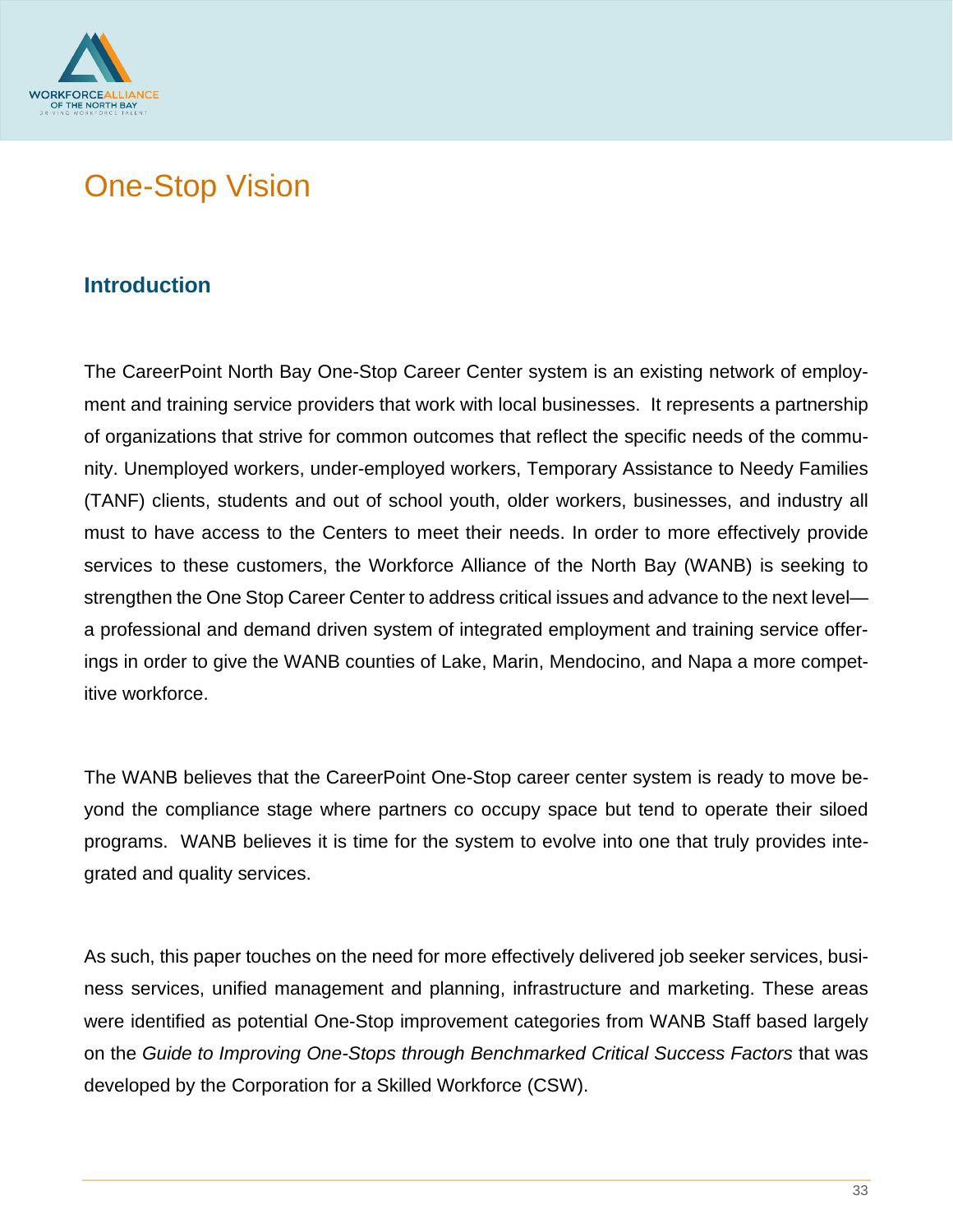

The WANB, in conjunction with program partners, seeks to assess our One-Stop system and determine how to best address the necessary characteristics of a high performing One-Stop that are identified in this paper. The WANB together with program partners will work collaboratively through the One-Stop Partners Committee to implement all of the following categories for comprehensive centers. The vision arrays service functions that need significant resources and attention down to those that require limited resources and attention. It is equally important that the One Stop Operator, as the lead agency for the One-Stop partnership fully support the direction and recommendations outlined in this paper.

#### **Strategic Alliances**

A high performing One-Stop will minimally include partnerships/collaborations between the WANB and local entities representing mandatory One-Stop partner programs under the Workforce Innovation and Opportunity Act (WIOA), including Title 1B programs, Wagner-Peyser, VETS, Trade Act, Unemployment Insurance, Vocational Rehabilitation and Adult Ed and Literacy, etc.

Business services partnerships, at a minimum, will include local colleges, economic developers, and WIOA formula funded staff, as well as WANB business representatives. Firmly established and committed partnerships are vital to the success of a One-Stop Career Center. Strong linkages and leveraging with economic development partners is a critical factor in achieving a successful, balanced, and aligned workforce development system.

The following categories represent mandatory characteristics for a comprehensive and high performing one-stop career center based on effective and proven practices.

#### **JOB SEEKER SERVICES**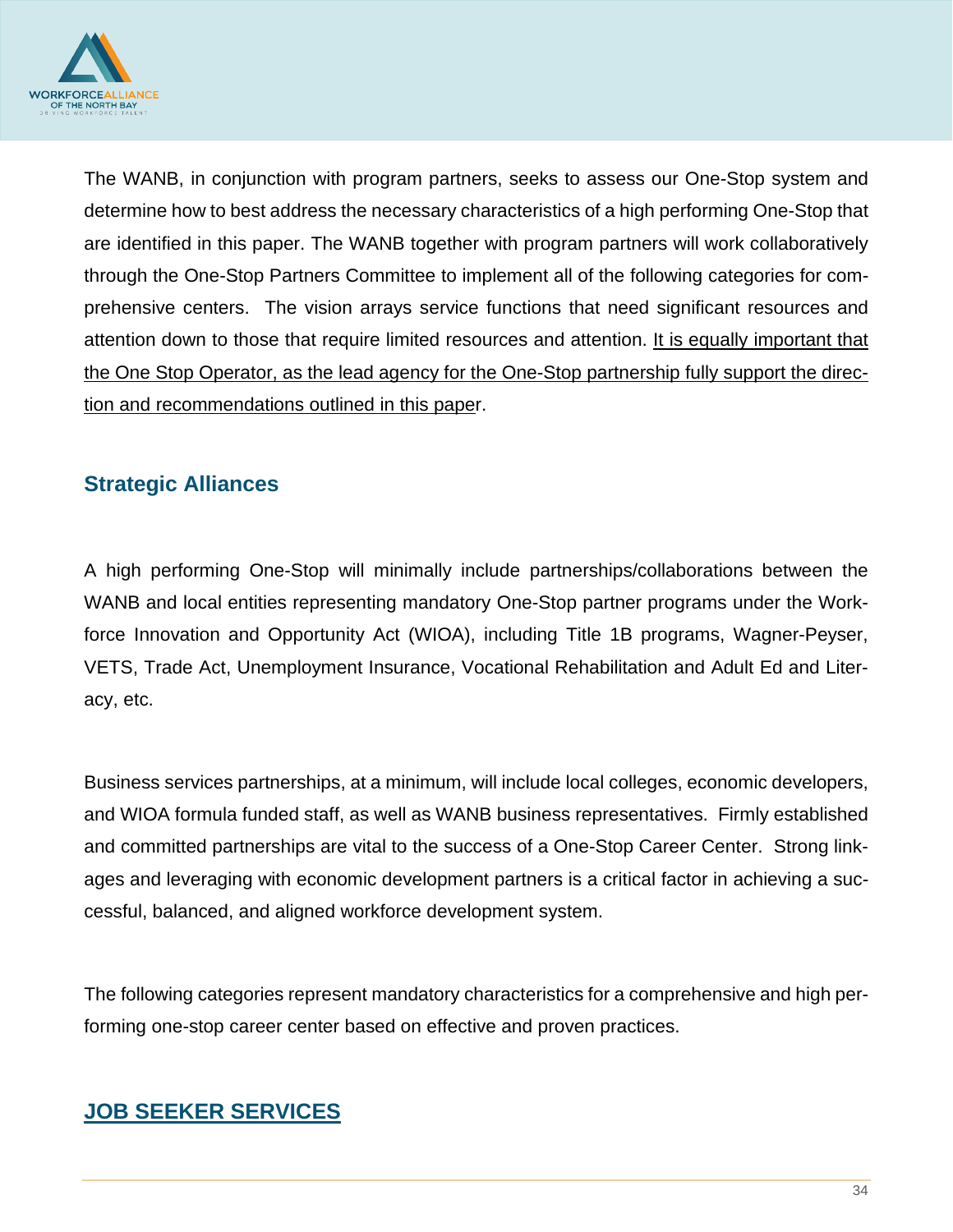

#### **1. Integration – Front-line**

By refocusing WANB's performance assessment from individual program performance measures to universal outcome measures (see page 7 "Performance Outcomes"), service integration can be enhanced. To further enhance integration, the WANB will direct the One Stop Operator to jointly develop a common measures training for all of the One-Stop partners' staff, and facilitate that training to partner staff.

The WANB envisions that by assessing the system at the center wide level rather than the individual program level, that the One-Stop will be able to design a more comprehensive client centered set of services that will be "service-focused" and will invigorate efforts toward integration.

*Individual program goals will not be lost; they will simply fit within the overall business philosophy of the center and will be shared by all.* The models listed below are not intended to diminish the need for specialization, but rather to call attention to collaboration. These approaches are from CSW's guide and can be used to assist the One-Stop Partners Committee as they implement the vision and design the One-Stop. Two options/approaches to consider…

**Option 1 - Generalist Approach:** This approach utilizes a "generalist" (also referred to as navigator) staff person to follow a job seeker as they go from the resource room, to assessment, to enrollment in one or more programs, and then with follow-through. The customer has a primary person to contact and develops a one-on-one relationship with that staff person. Advantages include a more seamless delivery from the customer's perspective, a more comprehensive set of services so each customer has access to all services, less staff burn-out and greater sense of fulfillment, and reduced customer losses as they move from one referral point to another within the Career Center.

**Option 2 - Team Approach:** This approach can take the form of a service function team or a case management team. A service function team is comprised of staff from multiple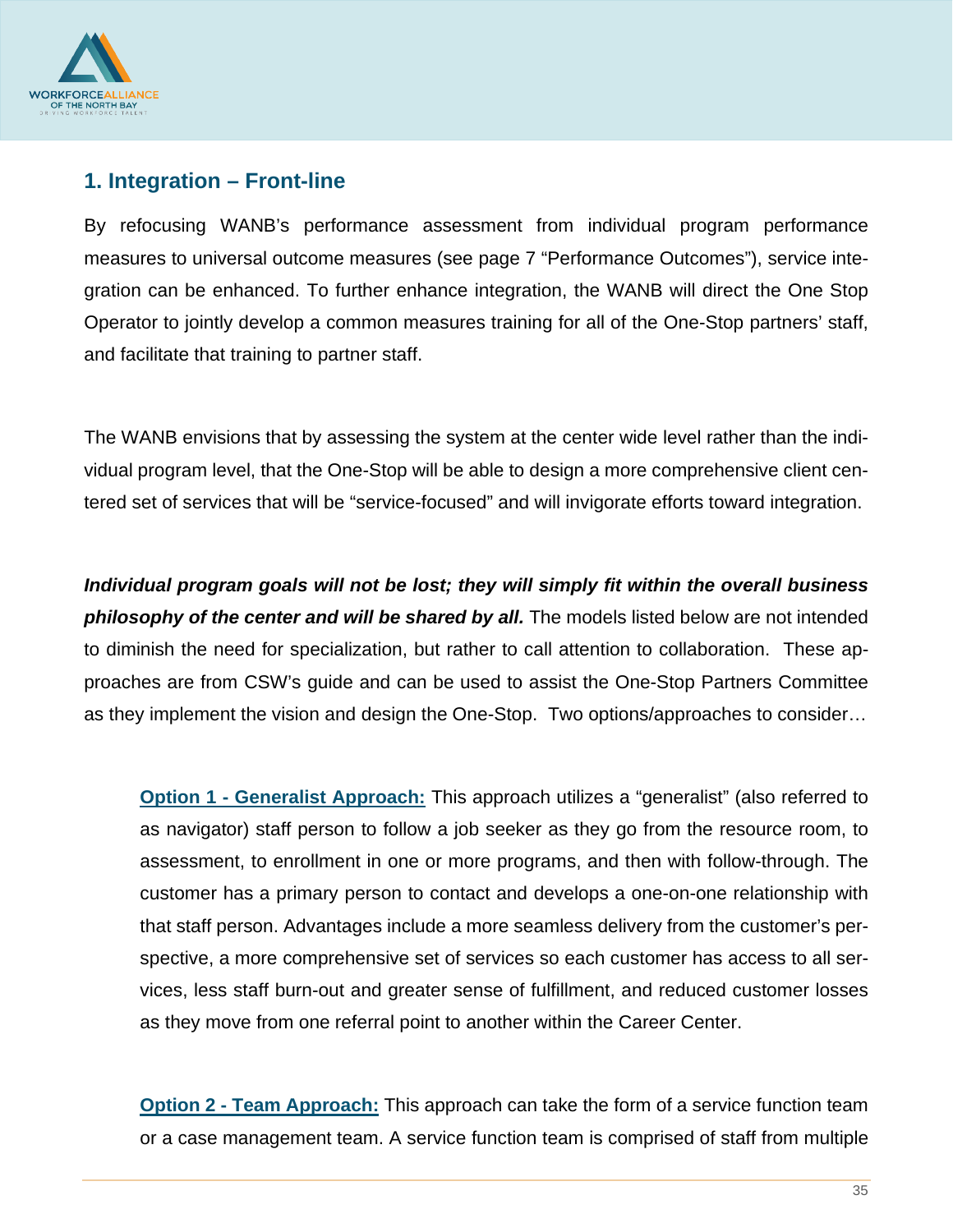

One-Stop partners who work in teams based on a specific services component. A common type of team is a business services team, but there are also resource room teams, job search teams, etc. Many of the programs provide these service functions independently, and delivering them in teams will reduce resource consumptions, increase access, and avail the team of best practices and expertise.

A case management team approach in fact is patterned after approaches found in the medical care industry, where a team of experts are assembled to meet the holistic needs of the customer. With the team approach, several staff from different agencies meet regularly to assess a customer's case. Note: The State of California is encouraging this model under their "integrated service delivery initiative".

#### **2. Resource Room Services**

Staff in the resource rooms need to be knowledgeable on the materials available in the resource room, trained on the use of all equipment in the room, including ADA equipment, and have a thorough understanding of the programs and services offered through the Career Center. These staff will also need to be trained on observing any special needs that customers may have and subsequently know the services available to them within the center. Resource room staff are available in the center, not volunteers, administrative assistants, or program participants. They will assist and guide customers regardless of the programs those customers are eligible for or enrolled in.

#### **3. Re-Employment Services**

In an effort to reduce the length of time on unemployment compensation, Employment Development Department staff need to be on site, providing services in the career center. The WANB believes that this integration will bolster the re-employment services provided at the One-Stop. Further, by blending the business centered focus that Workforce Innovation and Opportunity Act envisioned, the WANB expects more effective job matching and quicker re-employments.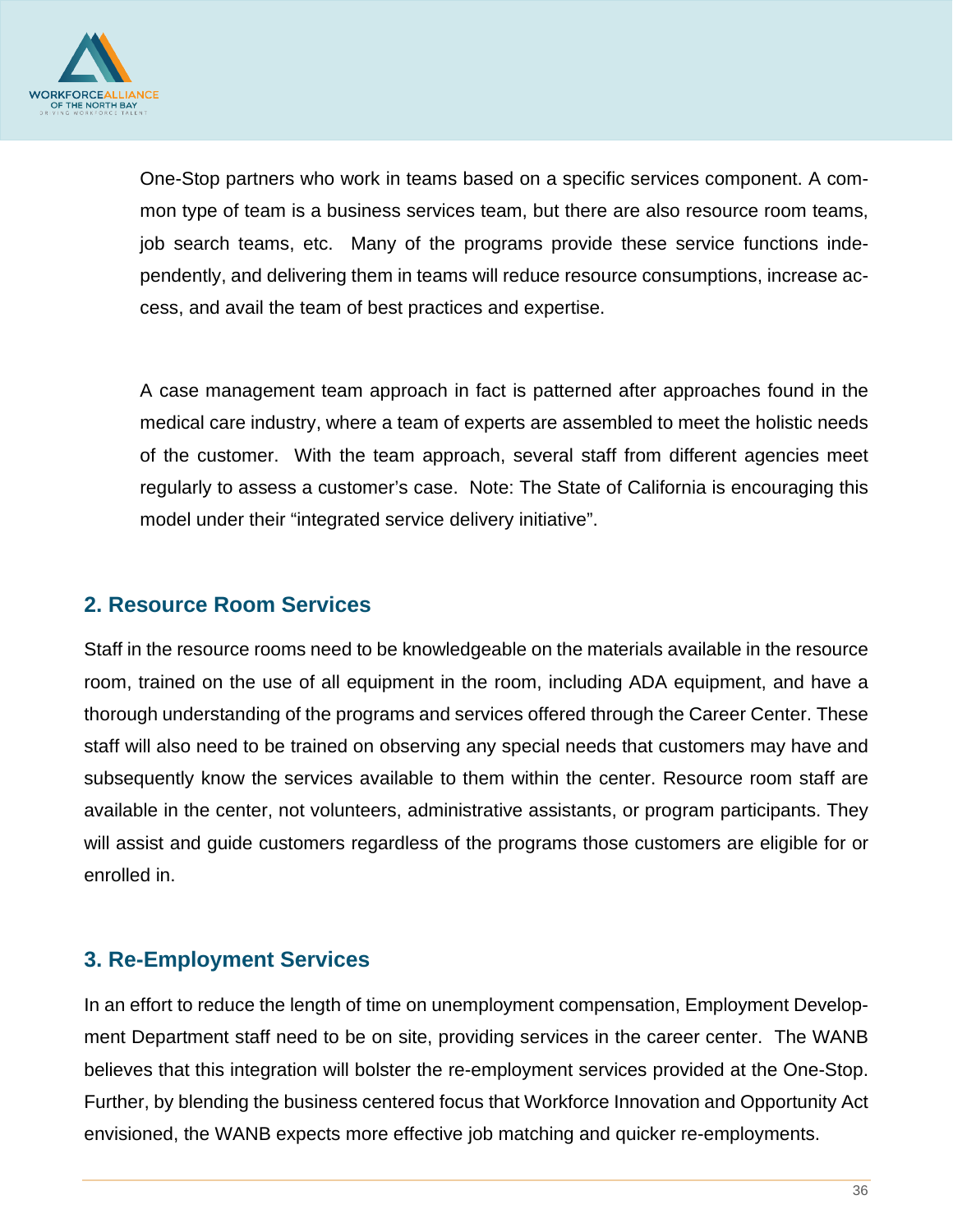

#### **4. Ensure the Availability of Universal Workshops/Classrooms**

WANB and the One-Stop Partners Committee(s) will work collaboratively with the One Stop Operator and other community service providers to identify common trainings/workshops and develop an efficient and effective training delivery schedule that takes advantage of the staffing resources within the center. Suggestions include:

- Development of new services and workshops to attract new and different customers;
- **Expansion of universal services whereby customers do not have to be enrolled; and**
- More effective leveraging of existing universal workshop providers in the community including the Adult School(s), College(s), Family Resource Centers, Banks, Independent Living Program(s), County Office(s) of Education and more.

#### **BUSINESS SERVICES**

The evolution of business services integration has not matured to the point where business service is a clear priority with dedicated staff time and resources from all partner programs. Ideas developed by WANB staff, based on CSW's guide to assist are listed below.

#### **1. Business Marketing Teams**

Cultivate a fully integrated Business Marketing Team that includes representatives from the Adult school, economic developers, WANB Business Representatives & Rapid Response staff and Veteran's Representatives.

#### **2. Standardized Business Services Packet**

Develop a standardized business services packet of all workforce and training services available to businesses in the region so all One-Stop staff are familiar with the services, fully understand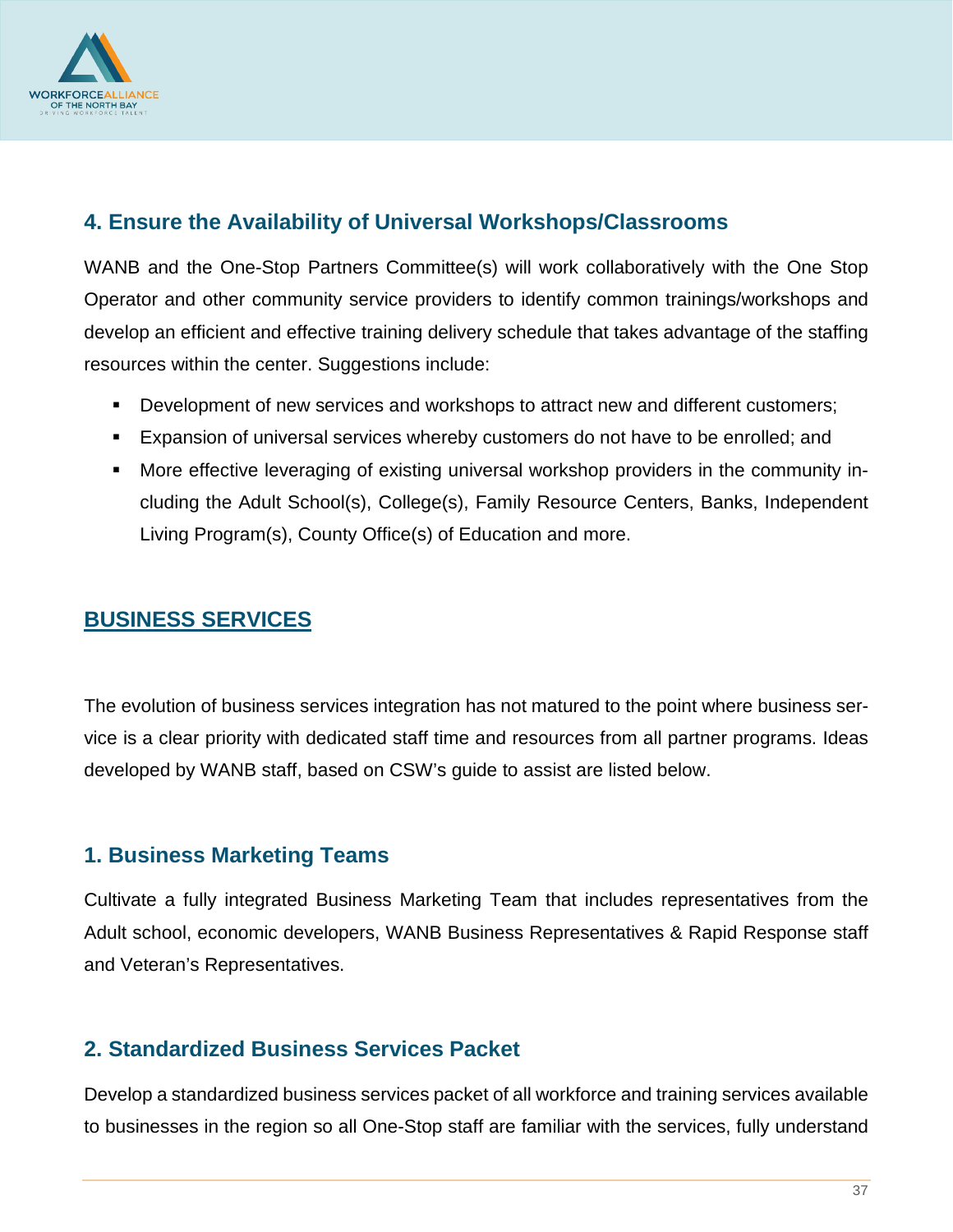

how businesses can access those services, and are able to relay the information to businesses with a clear and consistent message.

#### **3. Benchmarks**

Establish benchmarks and set goals to assist the One-Stop in enhancing the quality of business services. Example benchmarks include local business market penetration rate and the number of repeat business customers beyond job orders.

#### **4. Customer Management System**

Increase common tracking software and provide training to partner staff, as necessary. Business data needs to be collected under one centralized tool that all partners can access. (CalJOBS)

#### **5. Job-Shadowing**

Broaden staff exposure to the business community and its needs through methods such as jobshadowing with human resources professionals, successful business services staff or local economic developers. This allows for staff development and a better understanding of the business customer.

#### **6. Company Visits**

Business services staff will visit businesses and tour facilities when possible to get a better understanding of business operations and needs.

#### **7. Ensure Credibility with the Business Community**

Ensure the enhancement, streamlining and credibility of business services. This can be assisted by sharing responsibilities with the business services staff among partner agencies. Only staff with experience and skills in business marketing and outreach will be dedicated to working with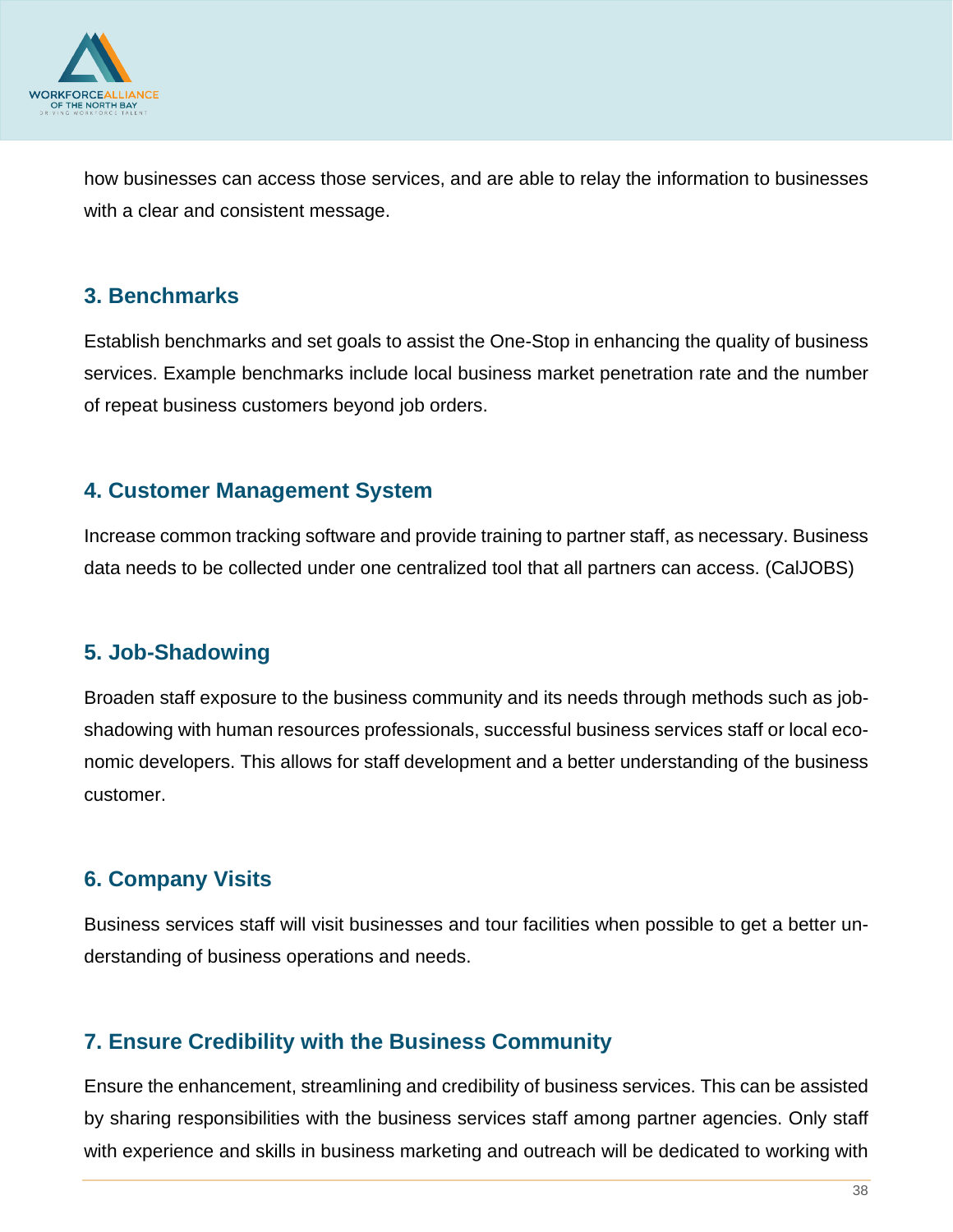

businesses, just as those staff with counseling experience will be dedicated to counseling. Working with businesses and being credible with them requires a special knowledge and unique skill sets, therefore, only those staff best qualified will be utilized for business services.

#### **8. Single Point of Contact**

Determine how business services staff will be assigned so that marketing and outreach will be most effective. Business services staff will determine the most appropriate method to provide the best and most efficient services to businesses. Assignments may be made based on geography, industry sector, company size, etc.

#### **9. Customer Satisfaction**

Ensure customer satisfaction through a non-invasive approach to gather input from businesses. Business services staff will strive to identify what services and/or delivery mechanisms may be lacking and offer solutions for change to better serve the business customer. Methods might include utilizing employer organizations already in place, such as chambers of commerce, business consortiums, facilitated focus groups, and industry summits. *Business customers, however, will not be inundated with an abundance of unnecessary, lengthy and duplicative surveys, meetings, and other burdensome requests*.

#### **UNIFIED MANAGEMENT AND PLANNING**

This category includes ideas that can assist the One-Stop Partners in the management and oversight of the Career Center.

#### **1. One-Stop Operator/Functional Manager**

The One Stop Partners agree to assign One-Stop operation duties to a single person with clear responsibilities. These responsibilities will include conducting on-site staff meetings,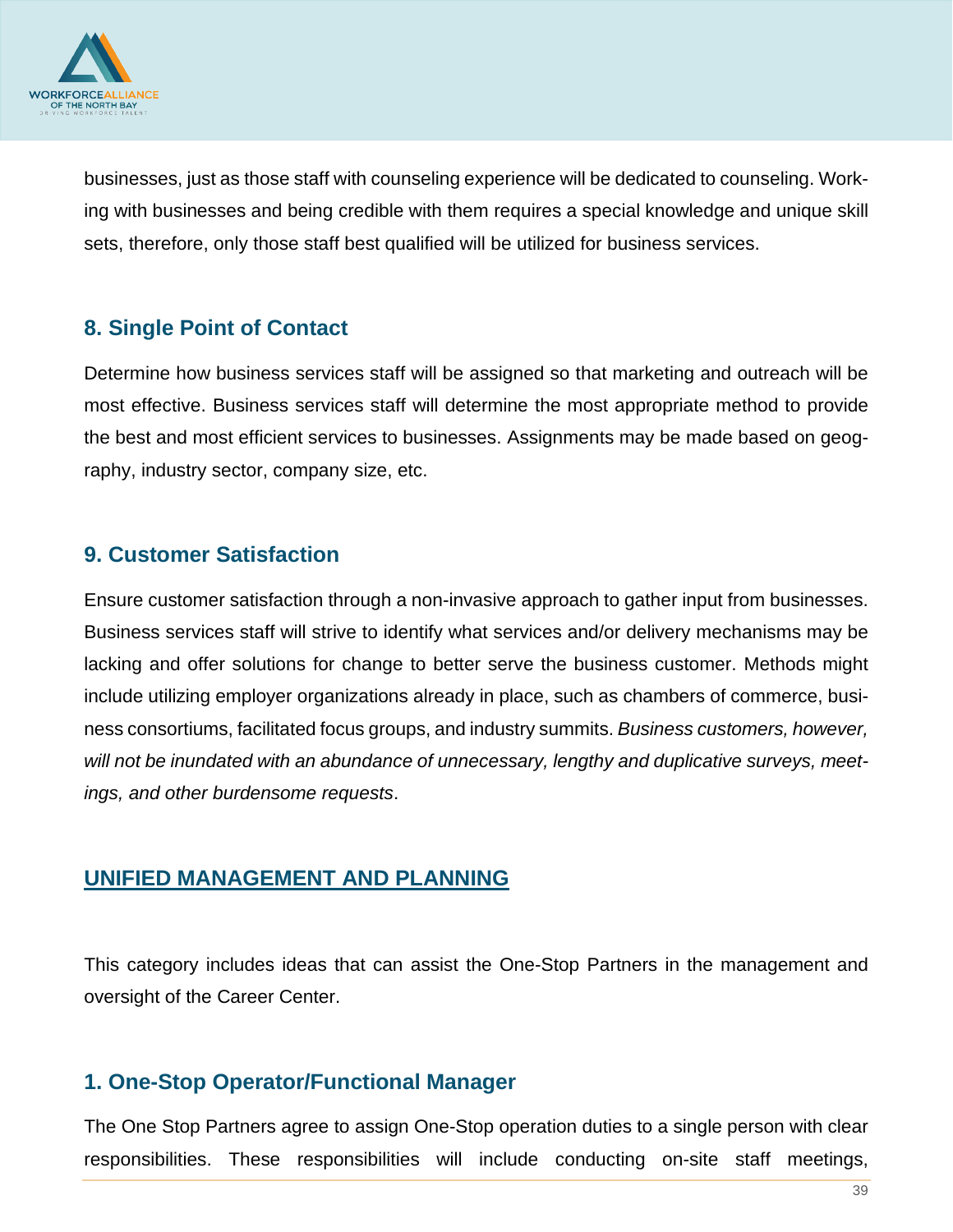

coordinating program services, developing referral procedures, managing common functions and common areas, developing program evaluations and outcome reports for the board, and managing center resources to ensure that center objectives are met. (See WANB One Stop Manager Contract)

In their Benchmarking report, CSW defines this One-Stop operator role as a functional manager. The person in this role exhibits strong leadership skills. Key functions for this position will be defined collaboratively by the One-Stop Partners, in accordance with the WANB's vision for an integrated Career Center. According to CSW, "while a manager may have to manage across the rules of various programs, the overall function is still considered a single process. The One Stop Operator provides clarity of functions to all partners and their staff who perform the function, even though formal supervision (hiring, firing, and appraisal) may be done by an agency supervisor of record. The formal supervisor confers with the One Stop Operator/functional manager in writing performance appraisals." Should the One Stop Partners agree to transition to the single, functional manager concept, the manager will act on behalf of the consortium and will not create another layer of bureaucracy.

#### **2. Planning**

It is critically important that the One-Stop have a corporate identity, mission and goals that are exponentially greater than the sum of its individual programs. In the eyes of the community, the One-Stop will be viewed as though it were a unified program with its own goals, objectives, management structure, and outcome measurement system. This synergy must be captured in an actionable **One-Stop Business Plan**. Optimally, this plan would be developed with a process that engages all center staff and becomes the "company line" for the work of the center as a whole. All partner staff will be given an opportunity to provide input in the development and review of this plan.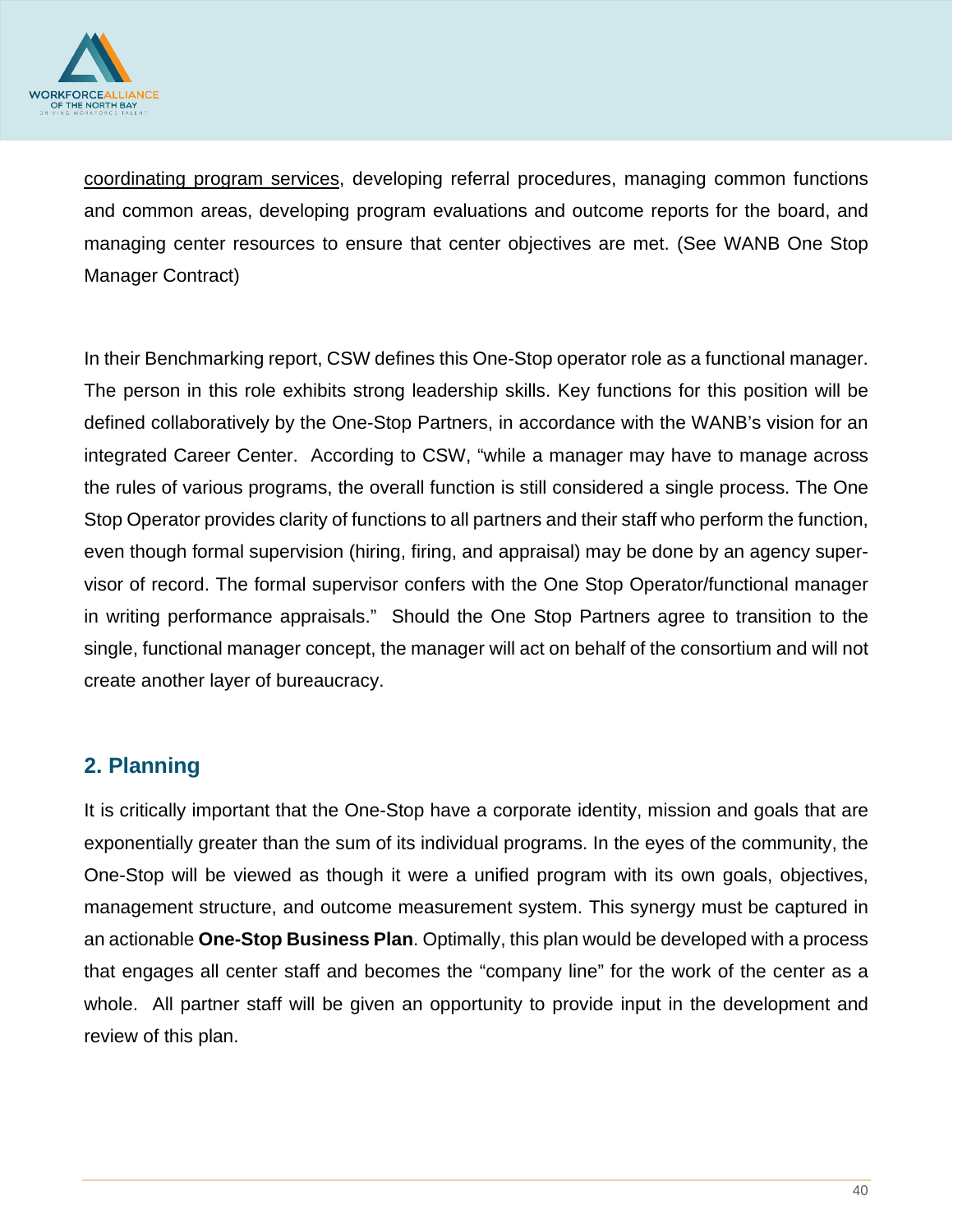

In the beginning of the planning process, the One Stop needs to identify its niche market in the community. WANB recommends that the following elements be included in the One-Stop Business Plan:

- **Define the Business of the Center;**
- **Products and Services Available through the Center;**
- **Administration of the Center (Organization, Management and Finance);**
- **Operational Procedures of the Center;**
- Benchmarks and Goals to Define Success for the Center;
- Continuous Quality Improvement Plan for the Center; and
- Marketing Procedures for the Center.

Once the plan is finalized, it will be distributed to all One-Stop partner staff. By getting staff involved in the plan and ensuring they each receive a copy, the One Stop will obtain employee "buy-in" to the plan.

#### **3. Cross-Training**

Staff in successful One-Stop centers identify with the service offerings of the center as a corporate entity and are cross-trained on all mandated partner programs in the One-Stop system. Additionally, cross-trained staff can have improved morale since they are able to deliver services to clients in a more holistic team approach. The One Stop Partners will embark on an aggressive cross-training solution. Meaningful cross-training is an on-going process that includes job-shadowing, applicant role-playing and temporary internships in the various program services. There will be no staff person who is the single repository of knowledge for a given program or service – everyone will have a "back-up."

#### **INFRASTRUCTURE**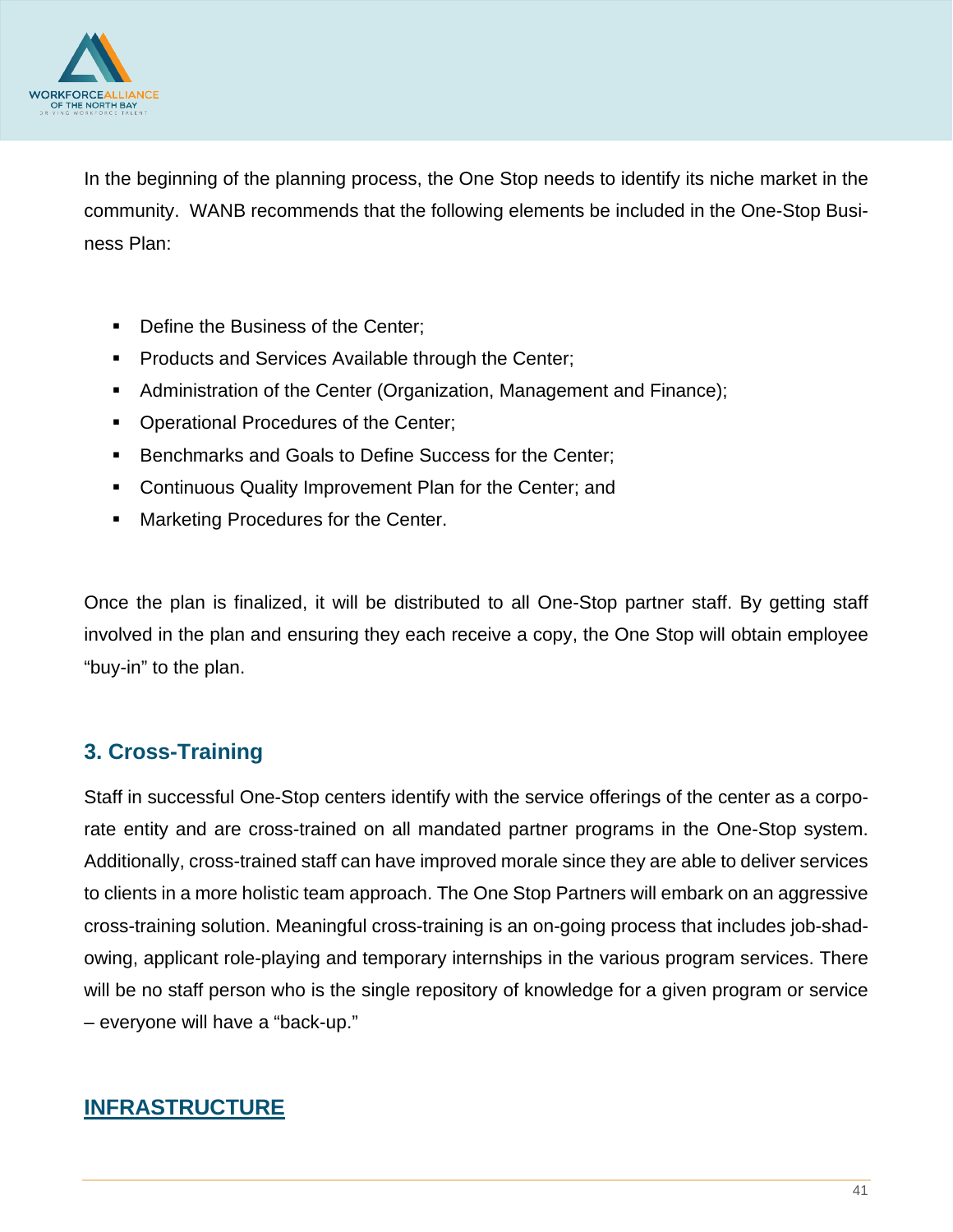

Given the current state of the existing One-Stop space, modification of the facility is viewed as imperative. The One-Stop Partners must advocate and obtain new and better furnishings, appropriate technological equipment, space for key features of the One-Stop and supplies.

#### **1. Physical Design**

Many successful One-Stops across the country have put a great deal of thought and investment into the layout and furnishings of their business and career resource center. Design choices greatly impact the center's image and customer perceptions and traffic flow. Internal signage can assist with customer flow by pointing out the various locations of services throughout the facility. In addition, providing a physical layout map to customers gives them an overall view of the center's operation and helps the customers navigate through the center.

*A good One-Stop Career Center does not need a waiting area because all customers are busy with constructive activity.* That is, customers filling out forms will be sitting at tables in the resource room or an area/room out of the flow of traffic. By doing this, long lines can be avoided, which can cause customers to turn away from the One-Stop Center. Also, an open, inviting, and professional One-Stop Center begins satisfying customers the minute they walk through the door. From a welfare to work standpoint, a good center focused on employment at all times, will be considered toward work participation requirements of clients.

*The business and career resource rooms will be one of the first things the customer sees when entering the center and it is important that it is large enough to accommodate customers during peak periods*. These rooms are the One-Stop Center's *flagship product(s)* and consequently it is important they look professional with comfortable furnishings and an adequate number of computers and appropriate materials for customers to use. The Career Resource Center should have a feel of an employment skill center, and not a public benefits office.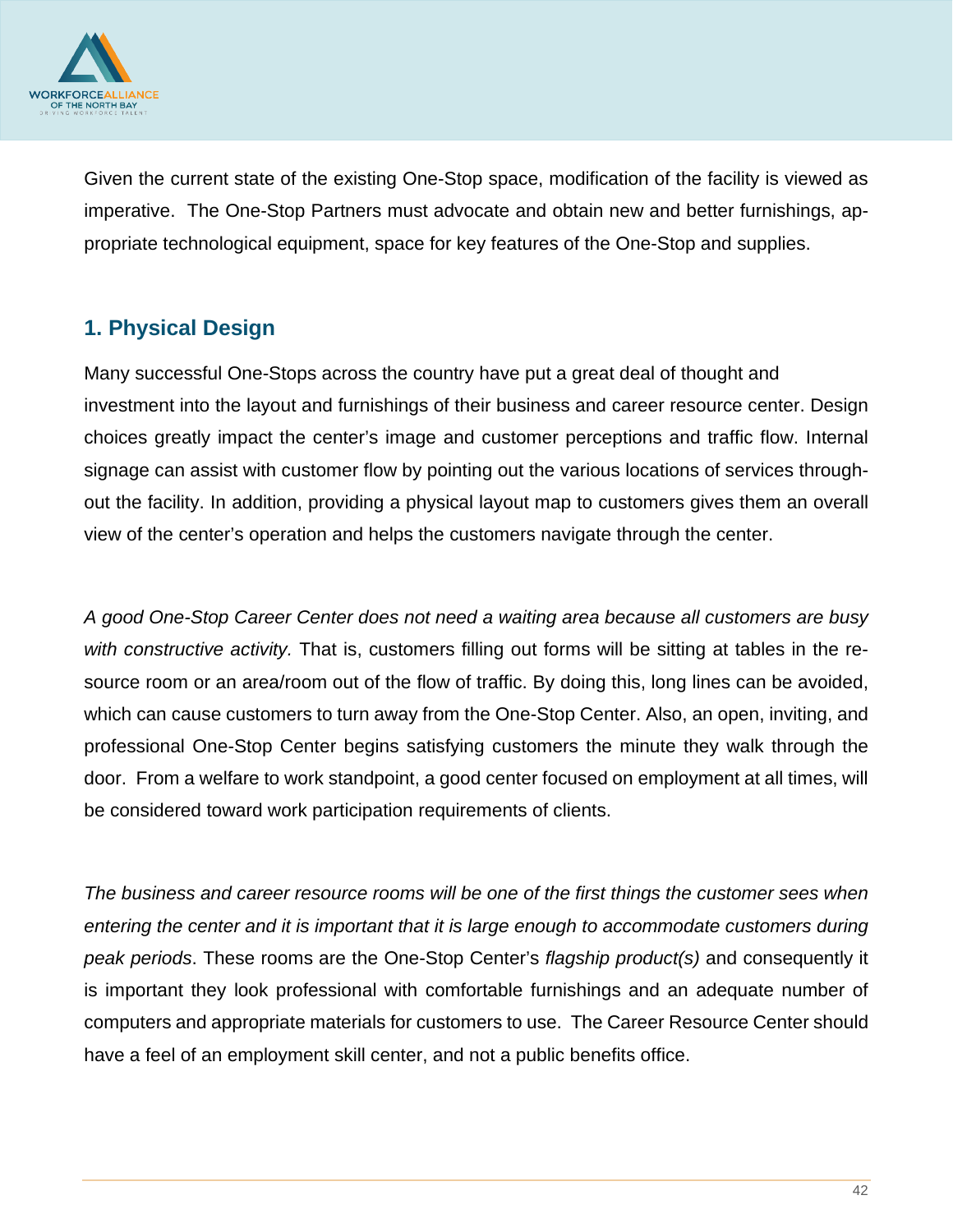

It is important that all partners advocate for and work to create a more comfortable, professional and inviting environment that elevates both client and staff motivation. Without question, the following components are necessary.

- Internal Signage Signage that can assist customers in clearly understanding what services are offered at the various locations within the center;
- Children's Area (If feasible) A safe area with activity centers for children;
- Orientation Room Space dedicated for viewing Career Center orientation videos and staff presentations regarding the center;
- Resource Room Tables, workstations, display racks, books, materials, and other furnishings that would be used by clients in this room;
- Business Resource Center Space dedicated for use by local business customers. Ideally, this center would have a separate outside entrance. The Business Resource Center should be adequately equipped to allow for interviewing, business meetings, business assistance materials and employee training. The center should also have reference materials available for businesses to use, as well as telephones, fax machine, computer, printer, copy machine and audio-visual equipment;
- Universal Classroom Spaces Dedicated room for universal workshops; and
- **Firmally and professional staff who make the center more inviting.**

#### **2. Technology**

The WANB recognizes the importance of technology and the role it has on improving services at the Career Center. The following technological components will be available at a minimum:

- Computers for job search
- **Projection equipment**
- Audio-visual equipment
- **Telephones**
- Opinion meters (to measure customer satisfaction as a unified activity)
- Career Center orientation video
- On-line resource manual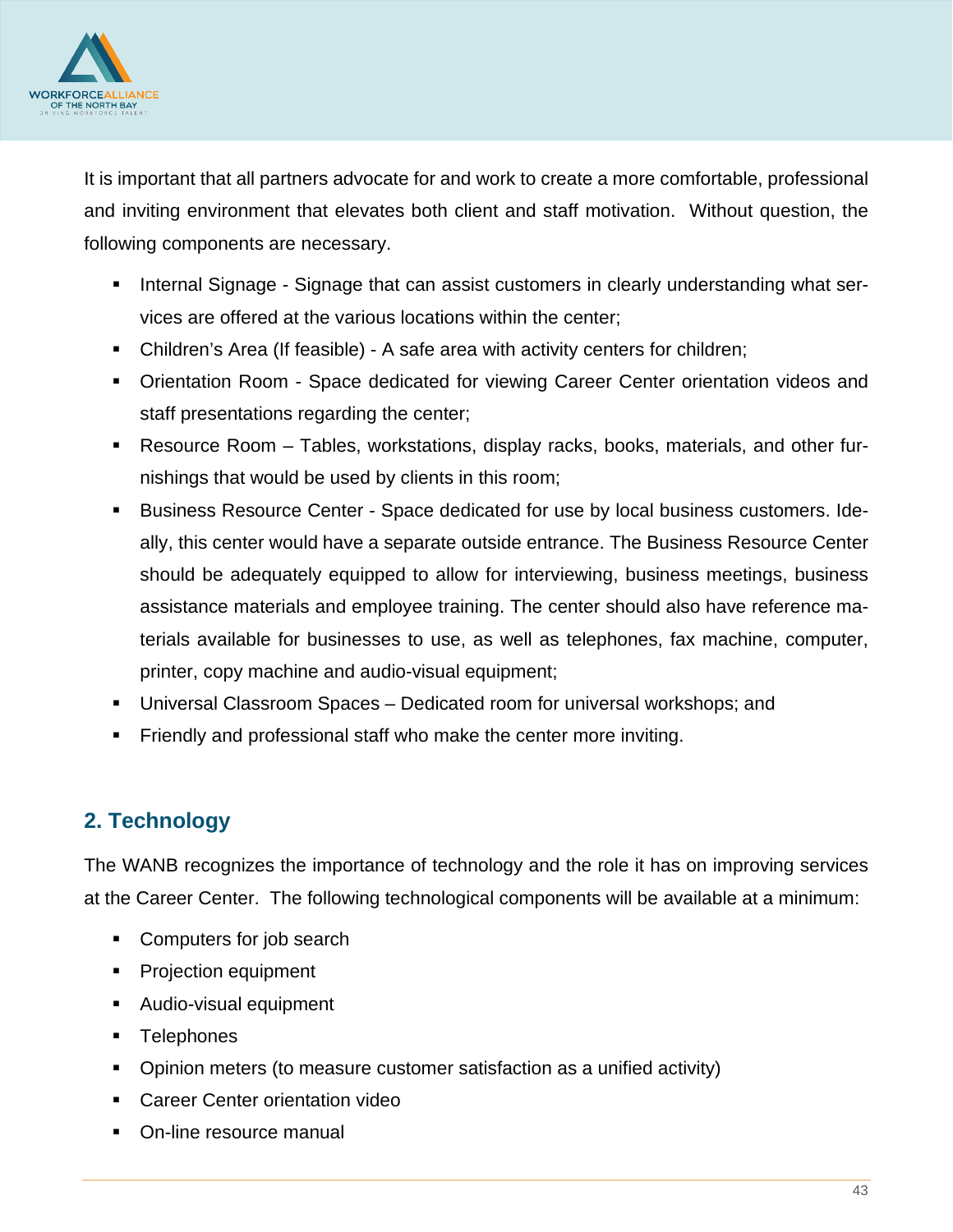

#### **3. MOBILITY**

The WANB will seek to deploy a "hub and spoke" model approach to facilitate the delivery of place based services. This approach will be made possible by the meticulous coordination of the One Stop Coordinator.



#### **MARKETING**

Successful One-Stops have a clear brand identity that the public knows and associates with quality. In WANB counties, the many names of workforce serving agencies and their separate marketing activities leads to confusion and a lack of true identify for the public workforce system. In addition, the system perpetuates confusion on its own by the continued use of an array of names other than CareerPoint North Bay (including the WANB) on doors and signs. The strongest brands are found in communities in which a common community wide brand is used. The competitive advantages that the One-Stop Career Center will have over the competition need to be identified (in the business plan) and made known to customers. Such advantages include career counselors that can assist job seekers in accessing skill improvement services; business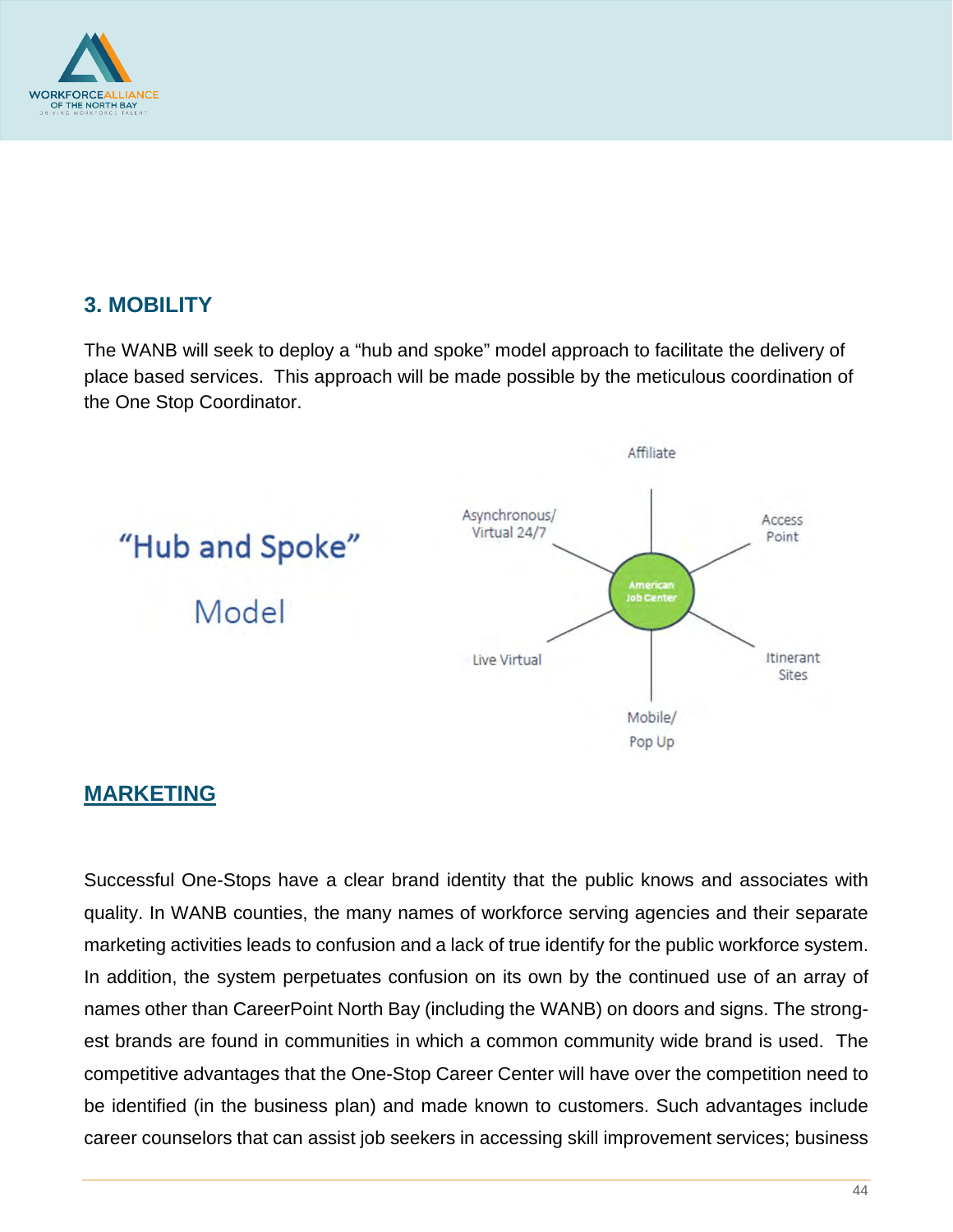

representatives that can conveniently assist businesses locate skilled workers; Certified Workforce Development Specialists that have met the standards of workforce professionals; friendly, professional staff that can provide guidance and information over the phone; and the multitude of other resources found in Career Centers, that add significant value to the system.(i.e. supportive service resources) Furthermore, it is a good business practice to unify the brand name of the on-line store in the same fashion as the physical location.

#### **PERFORMANCE OUTCOMES**

If all of the above recommendations are implemented, the WANB believes that the following performance outcomes will be enhanced.

- Improvements in core performance (Entered Employment, Retention and Earnings) achieved by customers, regardless of the programs funding (alone or jointly) in the One-Stop center.
- Increased market penetration **so that the One-Stop system is the primary resource in the community where businesses and job seekers turn** for workforce development services (i.e. # of repeat customers, # of new customers).
- Decreased cycle time to ensure that customer flow and productivity enhancements lead to customer service efficiencies (i.e. average time in days between first staff assisted service and hire date, average time between job order open date to first staff referral posting)
- Services provided are market-driven and increase the value added to economic development (increase # of registered job seekers that obtain employment in targeted industries as a result of service offering, increase # of clients obtaining wage increases in targeted industries as a result of service offering; increase in employer customer satisfaction.)
- Services are integrated at the front-line level and managed in a unified way at the supervisory level (increase # of co-enrollments; increase # of cross-trained staff; evidence of team and/or generalist approach at front-line levels; evidence of single one-stop operator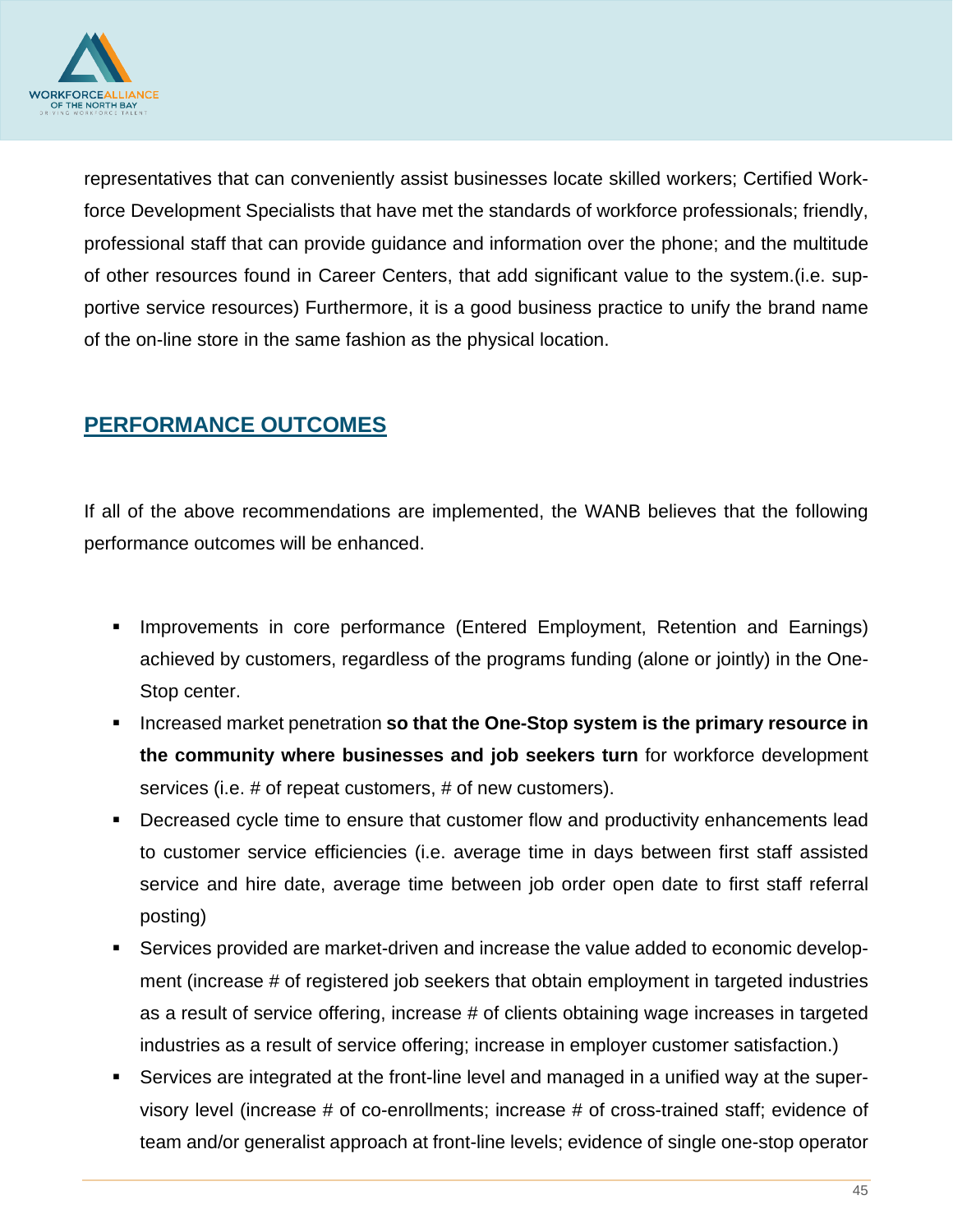

at supervisory level; utilization of redesigned Toolbox to reduced customer handoffs integrated intake, assessment, eligibility determination, follow-up, referral process across programs).

- Increased system capacity through well-trained staff and expanded universal services, including re-employment services to Unemployment Insurance (UI) (# of UI clients who enter employment as a result of new service, # of UI clients who reduce duration as a result new service, increase # of clients attending universal workshops).
- Improved physical design and technology that supports the vision and philosophy of the One-Stop center system (specific improvements in productivity as a result of physical design and technology investments; increase in customer satisfaction).